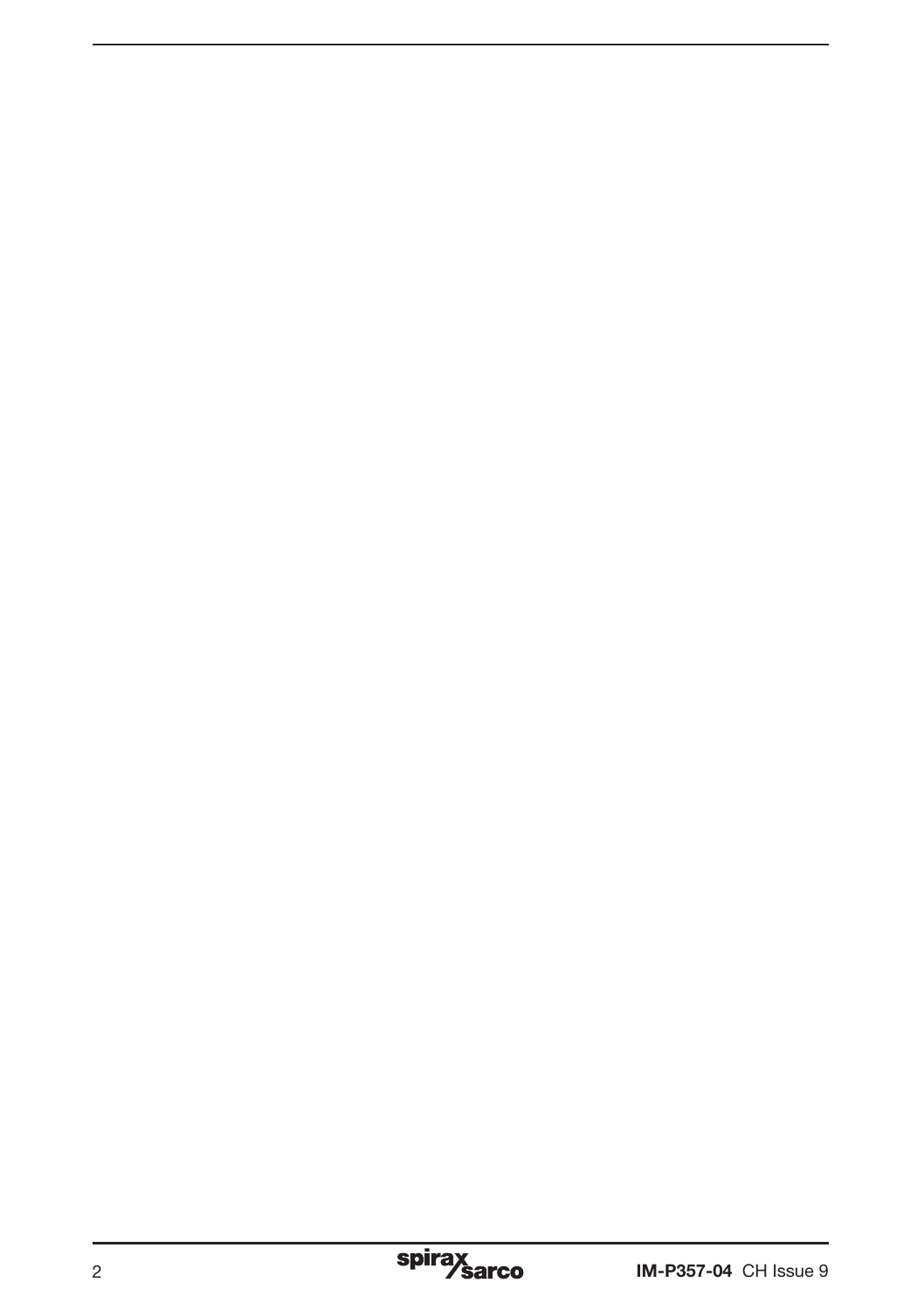# *1. Safety information*

Safe operation of these products can only be guaranteed if they are properly installed, commissioned, used and maintained by qualified personnel (see Section 1.11) in compliance with the operating instructions. General installation and safety instructions for pipeline and plant construction, as well as the proper use of tools and safety equipment must also be complied with.

#### 1.1 Intended use

Referring to the Installation and Maintenance Instructions, name-plate and Technical Information Sheet, check that the product is suitable for the intended use/application. The products comply with the requirements of the European Pressure Equipment Directive 97/23/EC and fall within the category 'SEP'. It should be noted that products within this category are required by the Directive not to carry the  $K$  mark.

- i) These products have been specifically designed for use on compressed air, which is in Group 2 of the above mentioned Pressure Equipment Directive. The products' use on other fluids may be possible but, if this is contemplated, Spirax Sarco should be contacted to confirm the suitability of the product for the application being considered.
- ii) Check material suitability, pressure and temperature and their maximum and minimum values. If the maximum operating limits of the product are lower than those of the system in which it is being fitted, or if malfunction of the product could result in a dangerous overpressure or overtemperature occurrence, ensure a safety device is included in the system to prevent such over-limit situations.
- iii) Determine the correct installation situation and direction of fluid flow.
- iv) Spirax Sarco products are not intended to withstand external stresses that may be induced by any system to which they are fitted. It is the responsibility of the installer to consider these stresses and take adequate precautions to minimise them.
- v) Remove protection covers from all connections before installation.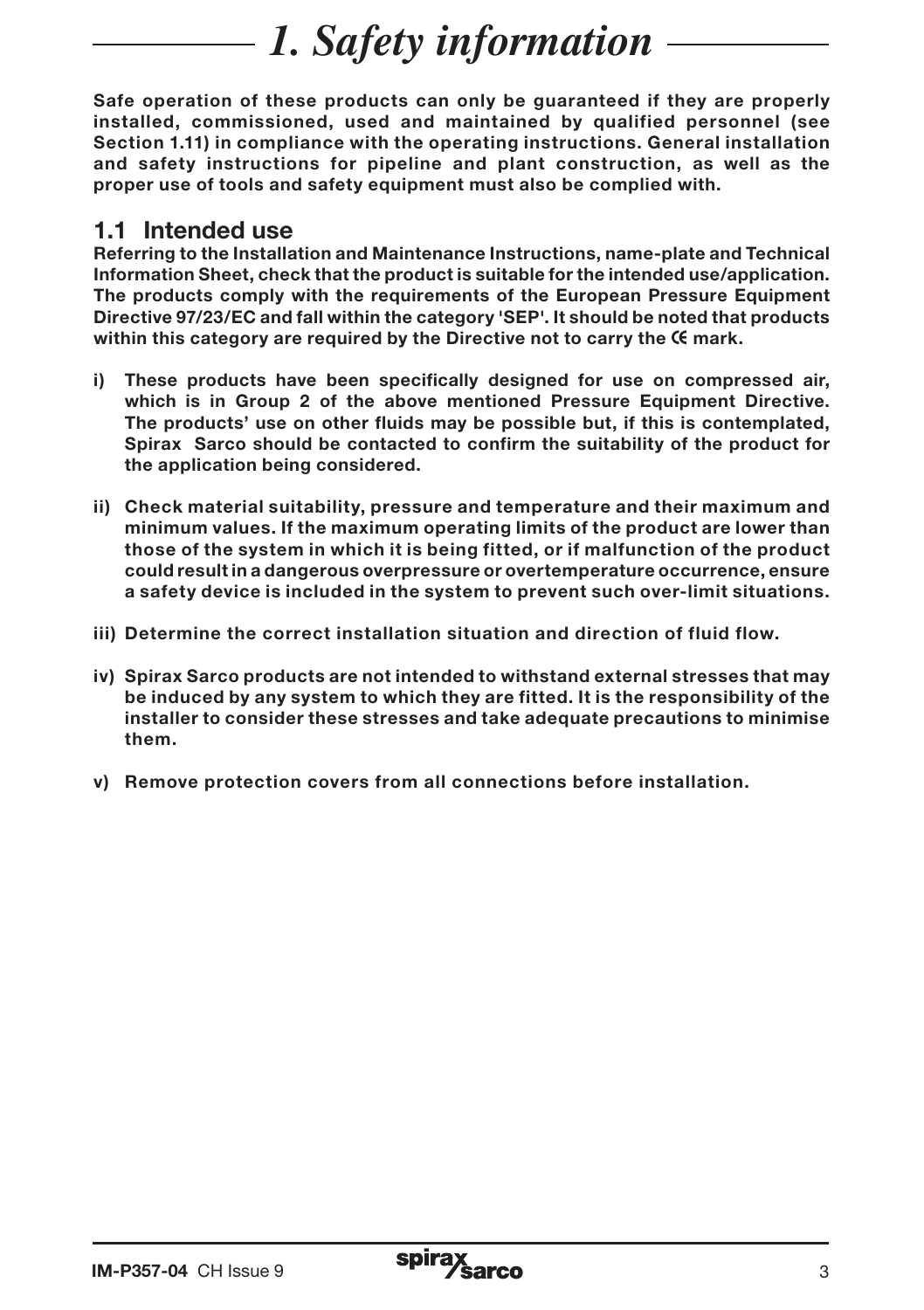## 1.2 Access

Ensure safe access and if necessary a safe working platform (suitably guarded) before attempting to work on the product. Arrange suitable lifting gear if required.

## 1.3 Lighting

Ensure adequate lighting, particularly where detailed or intricate work is required.

#### 1.4 Hazardous liquids or gases in the pipeline

Consider what is in the pipeline or what may have been in the pipeline at some previous time. Consider: flammable materials, substances hazardous to health, extremes of temperature.

#### 1.5 Hazardous environment around the product

Consider: explosion risk areas, lack of oxygen (e.g. tanks, pits), dangerous gases, extremes of temperature, hot surfaces, fire hazard (e.g. during welding), excessive noise, moving machinery.

#### 1.6 The system

Consider the effect on the complete system of the work proposed. Will any proposed action (e.g. closing isolation valves, electrical isolation) put any other part of the system or any personnel at risk?

Dangers might include isolation of vents or protective devices or the rendering ineffective of controls or alarms. Ensure isolation valves are turned on and off in a gradual way to avoid system shocks.

#### 1.7 Pressure systems

Ensure that any pressure is isolated and safely vented to atmospheric pressure. Consider double isolation (double block and bleed) and the locking or labelling of closed valves. Do not assume that the system has depressurised even when the pressure gauge indicates zero.

#### 1.8 Temperature

Allow time for temperature to normalise after isolation to avoid danger of burns.

#### 1.9 Tools and consumables

Before starting work ensure that you have suitable tools and/or consumables available. Use only genuine Spirax Sarco replacement parts.

## 1.10 Protective clothing

Consider whether you and/or others in the vicinity require any protective clothing to protect against the hazards of, for example, chemicals, high/low temperature, radiation, noise, falling objects, and dangers to eyes and face.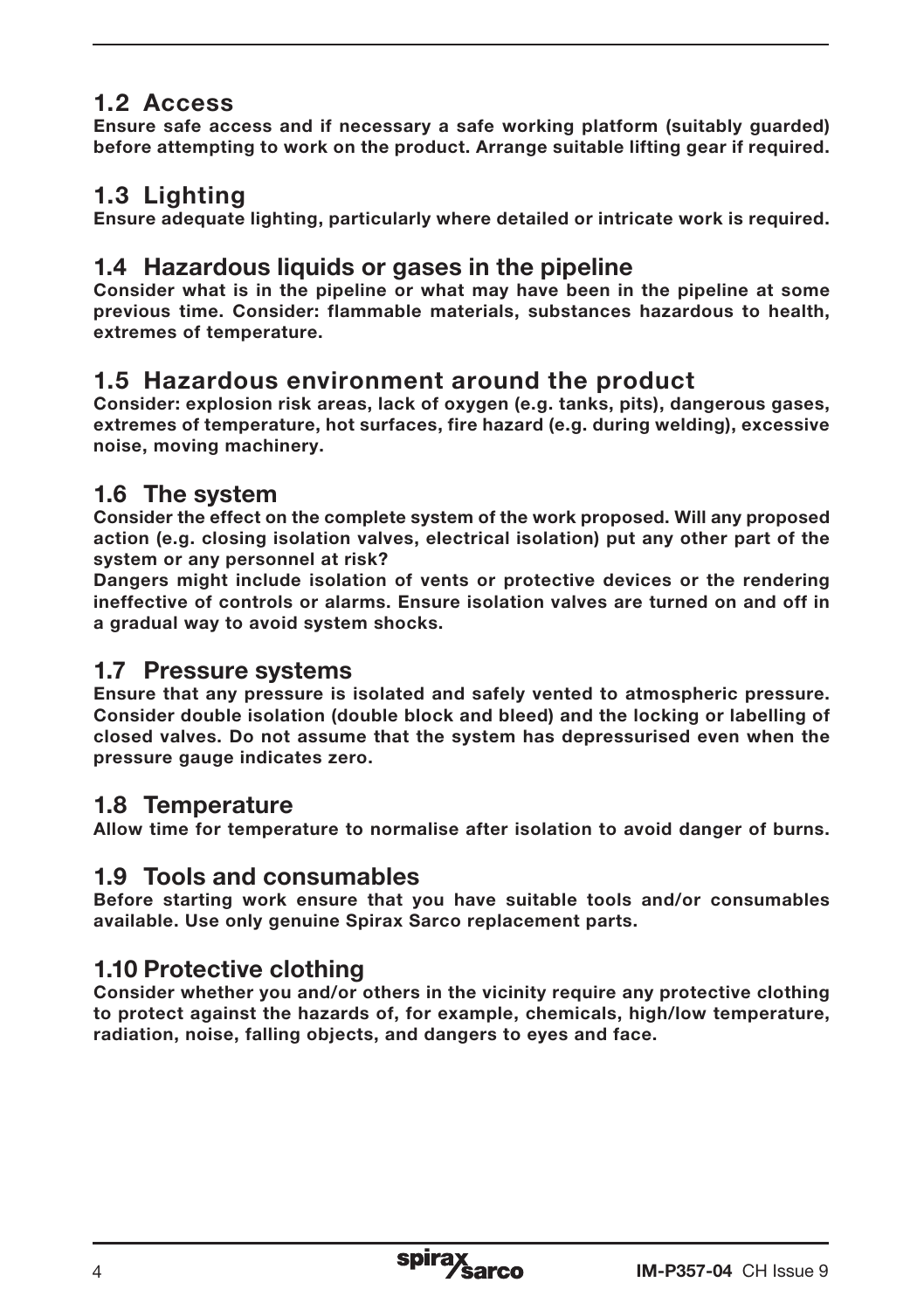## 1.11 Permits to work

All work must be carried out or be supervised by a suitably competent person. Installation and operating personnel should be trained in the correct use of the product according to the Installation and Maintenance Instructions.

Where a formal 'permit to work' system is in force it must be complied with. Where there is no such system, it is recommended that a responsible person should know what work is going on and, where necessary, arrange to have an assistant whose primary responsibility is safety.

Post 'warning notices' if necessary.

#### 1.12 Handling

Manual handling of large and/or heavy products may present a risk of injury. Lifting, pushing, pulling, carrying or supporting a load by bodily force can cause injury particularly to the back. You are advised to assess the risks taking into account the task, the individual, the load and the working environment and use the appropriate handling method depending on the circumstances of the work being done.

#### 1.13 Residual hazards

In normal use the external surface of the product may be very hot. If used at the maximum permitted operating conditions the surface temperature of some products may reach temperatures of 90°C (194°F).

Many products are not self-draining. Take due care when dismantling or removing the product from an installation (refer to 'Maintenance instructions').

#### 1.14 Freezing

Provision must be made to protect products which are not self-draining against frost damage in environments where they may be exposed to temperatures below freezing point.

## 1.15 Disposal

Unless otherwise stated in the Installation and Maintenance Instructions, this product is recyclable and no ecological hazard is anticipated with its disposal providing due care is taken.

#### 1.16 Returning products

Customers and stockists are reminded that under EC Health, Safety and Environment Law, when returning products to Spirax Sarco they must provide information on any hazards and the precautions to be taken due to contamination residues or mechanical damage which may present a health, safety or environmental risk. This information must be provided in writing including Health and Safety data sheets relating to any substances identified as hazardous or potentially hazardous.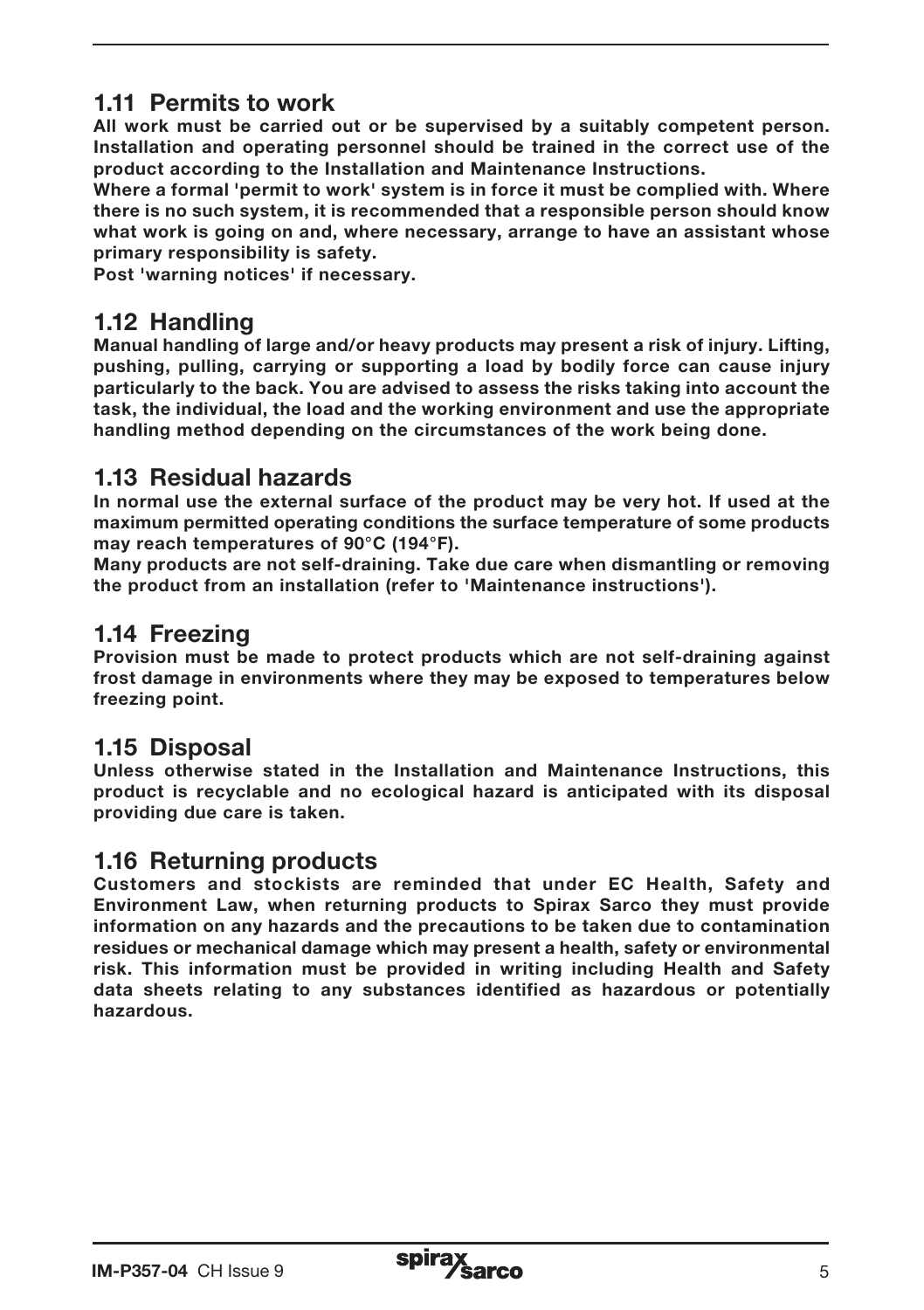# *2. General product information*

## 2.1 Description

A range of compact multi-spring linear actuators with 6 diaphragm sizes to match the requirements of different valves at various differential pressures. Each actuator is fitted with a stroke indicator and incorporates a semi-rolling diaphragm that gives good linearity over the operating stroke.

#### Available actuator types

| PN5100 series           | Spring extend spindle, single spring, cast yoke      |  |  |  |  |
|-------------------------|------------------------------------------------------|--|--|--|--|
| PN5200 to PN5600 series | Spring extend spindle, multi-spring, pillar mounted  |  |  |  |  |
| <b>PN6100</b> series    | Spring retract spindle, single spring, cast yoke     |  |  |  |  |
| PN6200 to PN6600 series | Spring retract spindle, multi-spring, pillar mounted |  |  |  |  |

These actuators are designed to operate with 2-port LE, LEA, KE and KEA series valves and 3-port QL series valves as listed below:

#### Control valves

| Valve range                                                       |                | <b>Valve sizes</b>                   | Travel          |  |
|-------------------------------------------------------------------|----------------|--------------------------------------|-----------------|--|
| LE and LEA series (2-port)                                        |                |                                      |                 |  |
| <b>KE and KEA series (2-port)</b>                                 |                | DN <sub>15</sub> to DN <sub>50</sub> | $20 \text{ mm}$ |  |
| <b>QL</b> series                                                  | $(3$ -port $)$ | $(\frac{1}{2}$ " to 2")              | (3/4")          |  |
| LE and LEA series (2-port)                                        |                |                                      |                 |  |
| <b>KE and KEA series (2-port)</b><br><b>QL</b> series<br>(3-port) |                | DN65 to DN100                        | $30 \text{ mm}$ |  |
|                                                                   |                | $(2\frac{1}{2}$ " to 4")             | (13/16")        |  |

## 2.2 Technical data

| Temperature range    |                                                          |                     | $-20$ to $+110^{\circ}$ C ( $-4$ to $+230^{\circ}$ F) |
|----------------------|----------------------------------------------------------|---------------------|-------------------------------------------------------|
| Maximum air pressure | <b>PN5100 to PN5400 and</b><br><b>PN6100 to PN6400</b>   | 6 bar g             | $(87 \text{ psi } q)$                                 |
|                      | <b>PN5500, PN5600 and</b><br><b>PN6500, PN6600</b>       | $2.5$ bar q         | $(36 \text{ psi } q)$                                 |
| Connection           | <b>PN5100 and PN5200 and</b><br><b>PN6100 and PN6200</b> | $\frac{1}{8}$ " BSP |                                                       |
|                      | <b>PN5300 to PN5600 and</b><br><b>PN6300 to PN6600</b>   | $1/4$ " BSP         |                                                       |
| Linearity            |                                                          | 2%                  |                                                       |
| <b>Hysteresis</b>    |                                                          | 3% maximum          |                                                       |

#### 2.3 Compressed air volumes

| <b>Travel</b>   | <b>litres</b> | ft <sup>3</sup> |
|-----------------|---------------|-----------------|
| $20 \text{ mm}$ | 0.3           | 0.01            |
| $20 \text{ mm}$ | 1.0           | 0.03            |
| $20 \text{ mm}$ | 1.4           | 0.05            |
| 30 mm           | 1.65          | 0.06            |
| $20 \text{ mm}$ | 2.4           | 0.08            |
| $30 \text{ mm}$ | 2.8           | 0.10            |
| $20 \text{ mm}$ | 6.2           | 0.22            |
| $30 \text{ mm}$ | 7.1           | 0.25            |
| $20 \text{ mm}$ | 8.4           | 0.30            |
| 30 mm           | 9.6           | 0.33            |
|                 |               |                 |

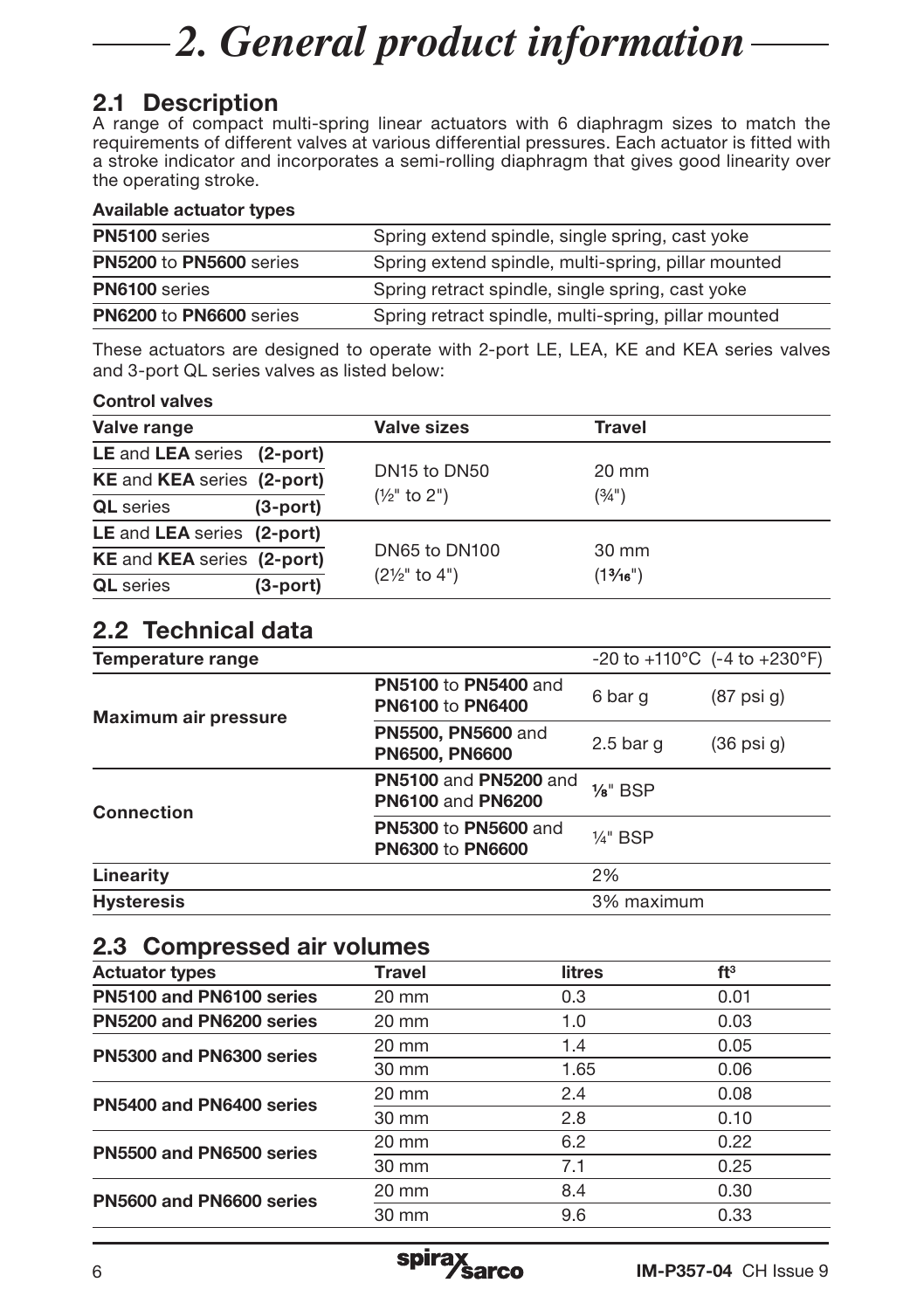## 2.4 Materials - PN5100 to PN5600





| <b>PN5100</b> |                 |
|---------------|-----------------|
|               | series actuator |

| No.                     | Part                                       | <b>Material</b>                  |
|-------------------------|--------------------------------------------|----------------------------------|
| 1                       | Diaphragm housing                          | Pressed steel                    |
| $\overline{2}$          | Rolling diaphragm                          | Fabric reinforced nitrile rubber |
| $\overline{\mathbf{3}}$ | Piston                                     | Pressed steel                    |
| 4                       | Spring                                     | Spring steel                     |
| $\overline{5}$          | Diaphragm clamp casting                    | Stainless steel                  |
| 6                       | Nyloc nut                                  | Steel                            |
| 7                       | Piston guide                               | Stainless steel                  |
| 8                       | DU bearing                                 | PTFE / steel composite           |
| 9                       | Yoke (PN5100 series)                       | Aluminium                        |
| 10                      | Pillars (PN5200, PN5300 and PN5400 series) | Steel                            |
| 11                      | Housing securing nuts and bolts            | Steel                            |
| 12                      | Spindle                                    | Stainless steel                  |
| 13                      | <b>Travel indicators</b>                   | Spring steel                     |
| 14                      | Connector                                  | <b>Steel</b>                     |
| 15                      | Indicator plate                            | <b>Steel</b>                     |
| 16                      | Lock plate                                 | Steel                            |
| 17                      | 'O' ring                                   | Rubber                           |
| 18                      | Lock-nut                                   | Steel                            |
| 19                      | Mounting flange                            | Steel                            |
| 20                      | Cap (with vent hole)                       | Plastic                          |
| 21                      | Spacer                                     | Steel                            |
| 22                      | Spring location washer (PN5100 series)     | <b>Steel</b>                     |
| 23                      | Adaptor                                    | Steel                            |
| 24                      | 'O' ring                                   | Rubber                           |
| 25                      | Hex, head screws                           | <b>Steel</b>                     |

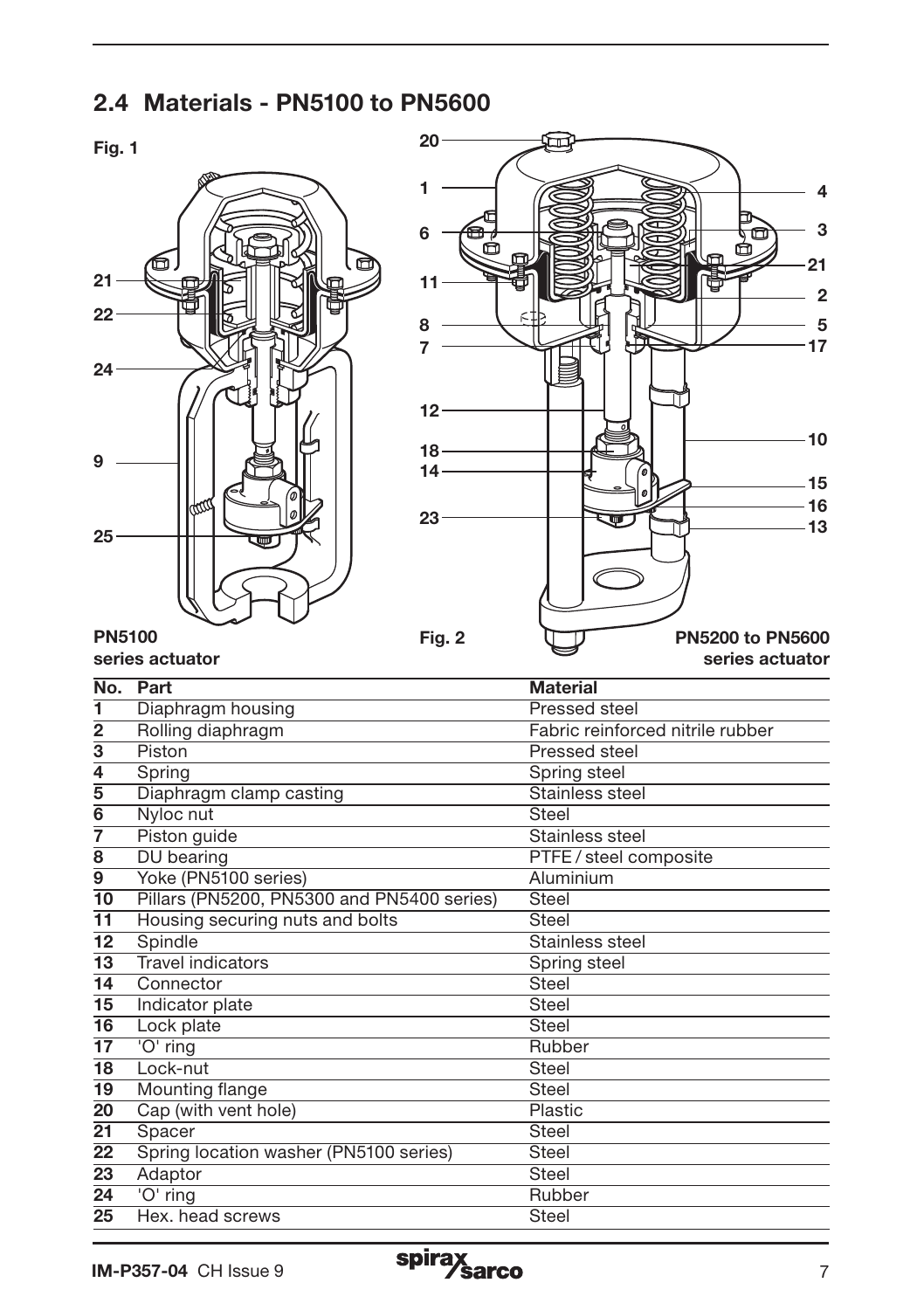## 2.5 Materials - PN6100 to PN6600

| Fig. 3                           |                                            | 6      | 24                               |
|----------------------------------|--------------------------------------------|--------|----------------------------------|
|                                  |                                            |        | 5                                |
| $22 -$                           |                                            |        | $\overline{2}$                   |
|                                  |                                            |        | $\Box$                           |
|                                  |                                            | m      | 11                               |
| $21 -$                           |                                            |        |                                  |
|                                  |                                            | 3      | 4<br>8                           |
|                                  |                                            | 20     | 1                                |
|                                  |                                            | 17     | 7                                |
|                                  |                                            |        | 10                               |
|                                  |                                            |        |                                  |
|                                  |                                            |        | 12                               |
|                                  |                                            | 18 -   |                                  |
|                                  |                                            | $14 -$ |                                  |
|                                  |                                            |        | 15                               |
|                                  |                                            | 23     | 16                               |
| 25                               |                                            |        | 13                               |
|                                  |                                            |        |                                  |
|                                  |                                            |        |                                  |
|                                  |                                            |        |                                  |
| <b>PN6100</b>                    |                                            | Fig. 4 | <b>PN6200 to PN6600</b>          |
|                                  |                                            |        |                                  |
|                                  | series actuator                            |        | series actuator                  |
| No.                              | Part                                       |        | <b>Material</b>                  |
| ī                                | Diaphragm housing                          |        | Pressed steel                    |
| $\overline{2}$                   | Rolling diaphragm                          |        | Fabric reinforced nitrile rubber |
| $\overline{\mathbf{3}}$          | Piston                                     |        | Pressed steel                    |
| $\overline{4}$                   | Spring                                     |        | Spring steel                     |
| $\overline{5}$<br>$\overline{6}$ | Diaphragm clamp casting                    |        | Stainless steel<br><b>Steel</b>  |
| 7                                | Nyloc nut                                  |        | Stainless steel                  |
| 8                                | Piston guide<br>DU bearing                 |        | PTFE / steel composite           |
| $\overline{9}$                   | Yoke (PN6100 series)                       |        | Aluminium                        |
| $\overline{10}$                  | Pillars (PN6200, PN6300 and PN6400 series) |        | <b>Steel</b>                     |
| 11                               | Housing securing nuts and bolts            |        | <b>Steel</b>                     |
| 12                               | Spindle                                    |        | Stainless steel                  |
| $\overline{13}$                  | <b>Travel indicators</b>                   |        | Spring steel                     |
| 14<br>15                         | Connector                                  |        | <b>Steel</b><br><b>Steel</b>     |
| 16                               | Indicator plate<br>Lock plate              |        | <b>Steel</b>                     |
| $\overline{17}$                  | 'O' ring                                   |        | Rubber                           |
| $\overline{18}$                  | Lock-nut                                   |        | <b>Steel</b>                     |
| 19                               | <b>Mounting flange</b>                     |        | <b>Steel</b>                     |
| 20                               | Cap (with vent hole)                       |        | Plastic                          |
| $\overline{21}$                  | Spacer                                     |        | <b>Steel</b>                     |
| $\overline{22}$                  | Spring location washer (PN6100 series)     |        | <b>Steel</b>                     |
| 23<br>$\overline{24}$            | Adaptor<br>'O' ring                        |        | <b>Steel</b><br>Rubber           |

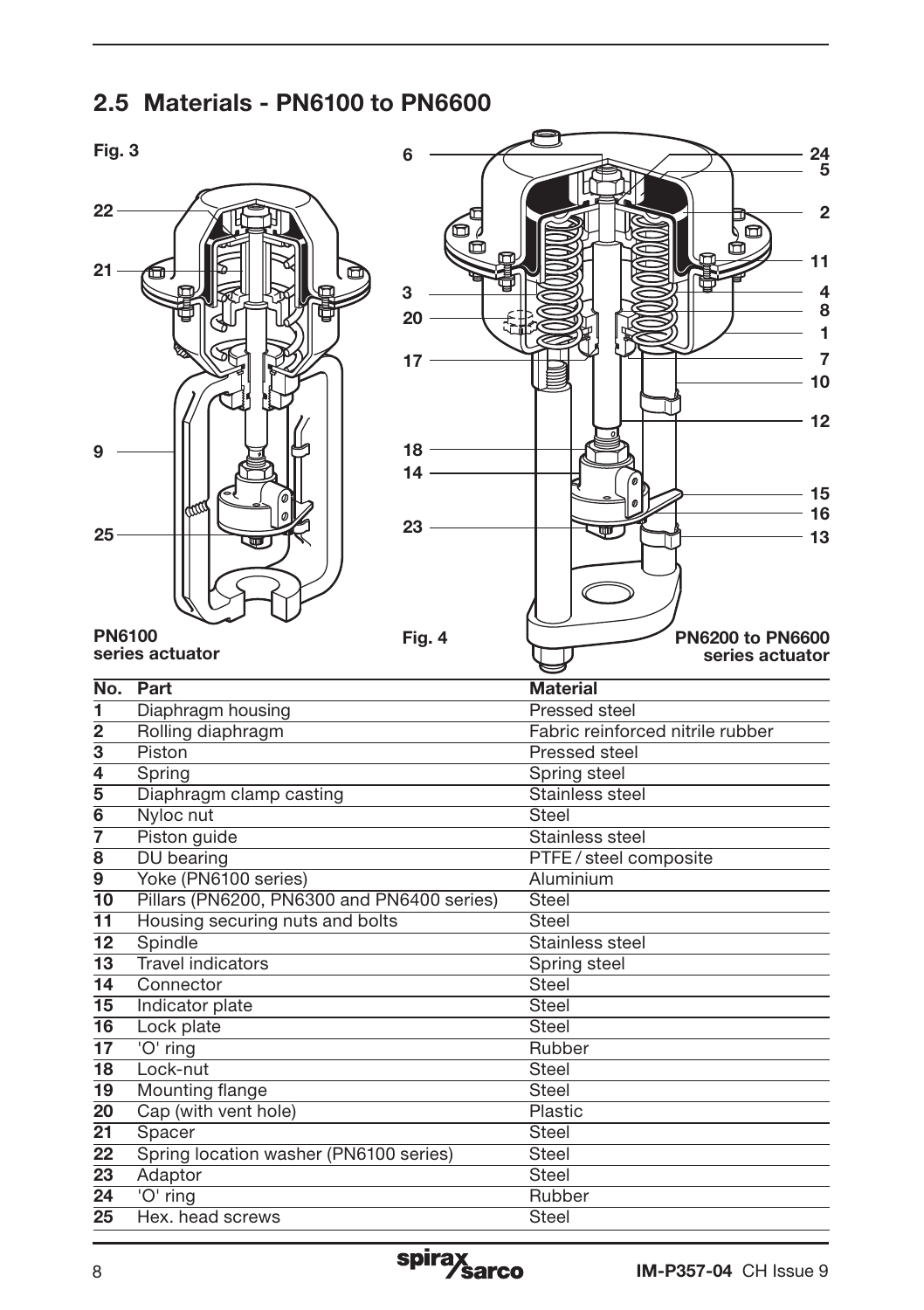# *3. Installation*

If this actuator has been supplied already fitted to a control valve, use the information in this section.

To fit this actuator to a control valve, refer to Section 4 'Commissioning'.

#### Note: Before actioning any installation observe the 'Safety information' in Section 1.

Referring to the Installation and Maintenance Instructions, name-plate and Technical Information Sheet, check that the product is suitable for the intended installation:

**3.1** Check materials, pressure and temperature and their maximum values. Do not exceed the maximum air pressure for the actuator.

 This maximum value varies across this product range (see Technical Data in Section 2.2).

The actuator ambient temperature limits are  $-20$  to  $+110^{\circ}$ C ( $-4$  to  $+230^{\circ}$ F). The air supply must be dry and free from oil. High temperatures will require the control valve and surrounding pipework to be adequately lagged.

- **3.2** Remove protective covers from all connections.
- **3.3** Determine the correct installation situation. The valve which the actuator will be fitted to should preferably be installed along a pipeline, slightly declined in the direction of flow, to ensure complete drainability of the valve body.
- **3.4 Bypass arrangements It is recommended that isolating valves be fitted upstream** and downstream of the control valve, together with a manual bypass control valve. This enables the process to be controlled manually using the bypass valve while the pneumatic valve and actuator is isolated for maintenance.
- 3.5 Ensure adequate space is provided for the removal of the actuator from the valve body for maintenance purposes. The preferred mounting position is with the actuator above or below the valve, with the valve spindle vertical.

Note: We do not recommend the valve be installed in a horizontal position.

- **3.6 Warning** The actuator housing must only be pressurised on the opposite side of the diaphragm to the springs. The actuator is fitted with a plastic vent cap that must be left unrestricted.
- **3.7** Open isolation valves slowly, until normal operating conditions are achieved.
- **3.8** Check for leaks and correct operation.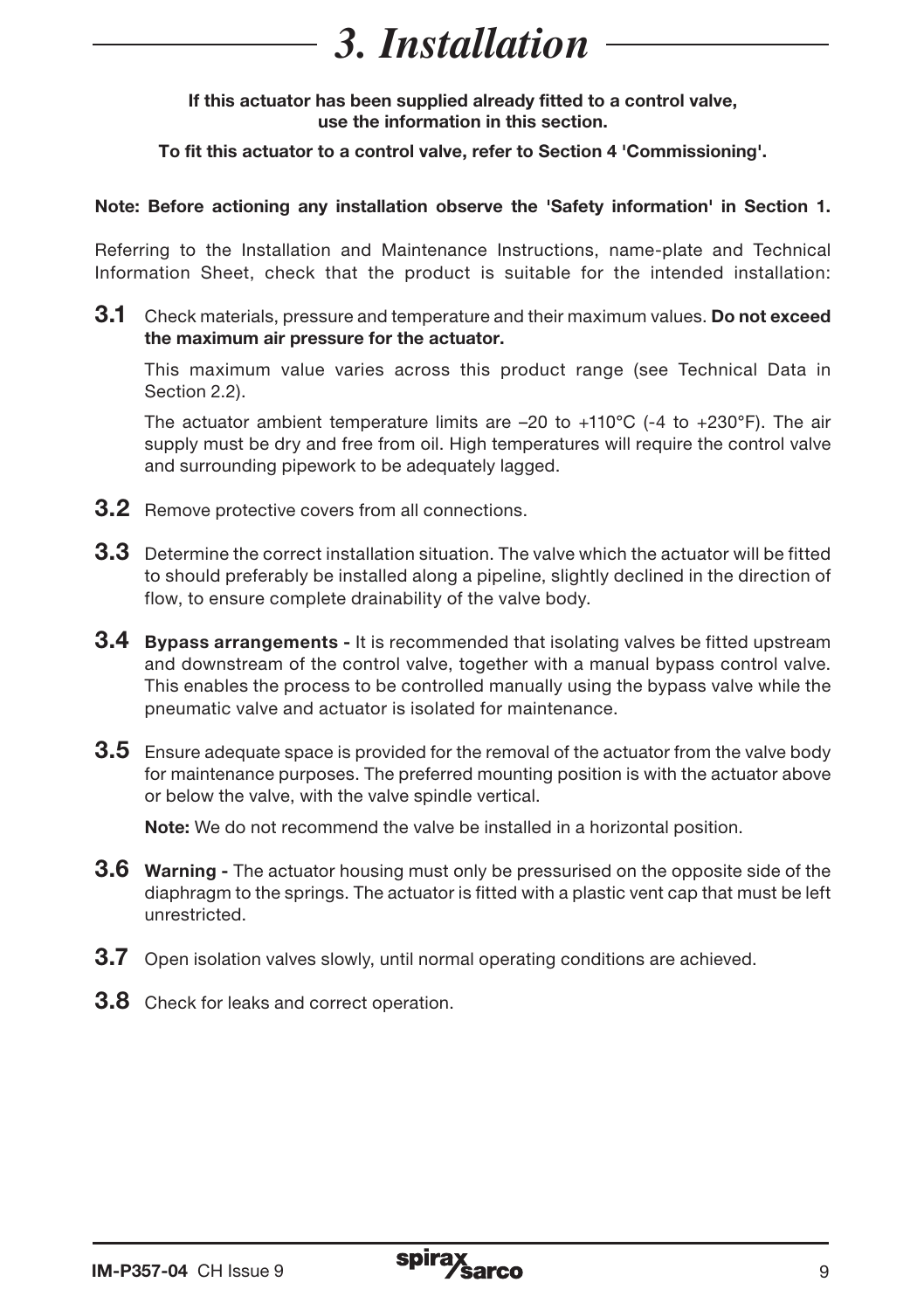|  | Table 1 Springs PN5000 and PN6000 Series (metric) |  |  |  |  |  |
|--|---------------------------------------------------|--|--|--|--|--|
|--|---------------------------------------------------|--|--|--|--|--|

| <b>Actuator type</b>                | No.<br>of<br>springs | Free<br>length<br>(mm) | <b>Inside</b><br>diameter<br>(mm) | Colour<br>stripe | Spring<br>range | <b>Travel</b> | Weight<br>approximate<br>kg |
|-------------------------------------|----------------------|------------------------|-----------------------------------|------------------|-----------------|---------------|-----------------------------|
| PN5120 and PN6120                   | 1                    | 89                     | 51                                | <b>Black</b>     | $0.2 - 1.0$ bar | 20 mm         |                             |
| PN5123 and PN6123                   | 1                    | 104                    | 51.7                              | Red              | $2.0 - 4.0$ bar | 20 mm         | 3.5                         |
| PN5126 and PN6126                   | 1                    | 106                    | 52.5                              | Red              | $1.0 - 2.0$ bar | 20 mm         |                             |
| <b>PN5220 and PN6220</b>            | 4                    | 80                     | 23                                | <b>Black</b>     | $0.2 - 1.0$ bar | 20 mm         |                             |
| (outer)<br><b>PN5223 and PN6223</b> | 4                    | 96                     | 25                                | Red              | $2.0 - 4.0$ bar | 20 mm         | 7.8                         |
| (inner)                             | 4                    | 96                     | 15.4                              | Red              |                 |               |                             |
| <b>PN5226 and PN6226</b>            | 4                    | 88                     | 23.5                              | Red              | $1.0 - 2.0$ bar | 20 mm         |                             |
| PN5320 and PN6320                   | 4                    | 85                     | 29                                | Pink             | $0.2 - 1.0$ bar | 20 mm         |                             |
| <b>PN5323 and PN6323</b>            | 4                    | 100                    | 29.5                              | Red              | $2.0 - 4.0$ bar | 20 mm         |                             |
| <b>PN5326 and PN6326</b>            | 4                    | 100                    | 28                                | Red              | $1.0 - 2.0$ bar | 20 mm         |                             |
| <b>PN5330 and PN6330</b>            | 4                    | 87.5                   | 28.5                              | White            | $0.2 - 1.0$ bar | 30 mm         | 10.9                        |
| (outer)<br><b>PN5333 and PN6333</b> | 4                    | 115                    | 37.2                              | <b>Brown</b>     | $2.0 - 4.0$ bar |               |                             |
| (inner)                             | 4                    | 115                    | 24.7                              | <b>Brown</b>     |                 | 30 mm         |                             |
| <b>PN5336 and PN6336</b>            | 4                    | 111                    | 30                                | Brown            | $1.0 - 2.0$ bar | 30 mm         |                             |
| <b>PN5420 and PN6420</b>            | 4                    | 116                    | 39                                | <b>Black</b>     | $0.2 - 1.0$ bar | 20 mm         |                             |
| <b>PN5423 and PN6423</b>            | 4                    | 132                    | 38.3                              | Red              | $2.0 - 4.0$ bar | 20 mm         |                             |
| <b>PN5426 and PN6426</b>            | 4                    | 130                    | 39                                | Red              | $1.0 - 2.0$ bar | 20 mm         | 18.8                        |
| <b>PN5430 and PN6430</b>            | $\overline{4}$       | 122                    | 39                                | White            | $0.2 - 1.0$ bar | 30 mm         |                             |
| <b>PN5433 and PN6433</b>            | 4                    | 150                    | 49.7                              | <b>Brown</b>     | $2.0 - 4.0$ bar | 30 mm         |                             |
| <b>PN5436 and PN6436</b>            | 4                    | 146                    | 39.5                              | <b>Brown</b>     | $1.0 - 2.0$ bar | 30 mm         |                             |
| <b>PN5520 and PN6520</b>            | $\overline{7}$       | 112                    | 44                                | <b>Black</b>     | $0.2 - 1.0$ bar | 20 mm         |                             |
| <b>PN5524 and PN6524</b>            | $\overline{7}$       | 125                    | 45                                | <b>Brown</b>     | $0.8 - 1.5$ bar | 20 mm         |                             |
| <b>PN5530 and PN6530</b>            | 7                    | 115                    | 44                                | White            | $0.2 - 1.0$ bar | 30 mm         | 26.0                        |
| <b>PN5534 and PN6534</b>            | 7                    | 135                    | 47                                | <b>Blue</b>      | $0.8 - 1.5$ bar | 30 mm         |                             |
| <b>PN5620 and PN6620</b>            | 8                    | 110                    | 56                                | <b>Black</b>     | $0.2 - 1.0$ bar | 20 mm         |                             |
| <b>PN5624 and PN6624</b>            | 8                    | 123                    | 56                                | <b>Brown</b>     | $0.8 - 1.5$ bar | 20 mm         | 36.0                        |
| <b>PN5630 and PN6630</b>            | 8                    | 116                    | 56                                | White            | $0.2 - 1.0$ bar | 30 mm         |                             |
| <b>PN5634 and PN6634</b>            | 8                    | 136                    | 57                                | <b>Blue</b>      | $0.8 - 1.5$ bar | 30 mm         |                             |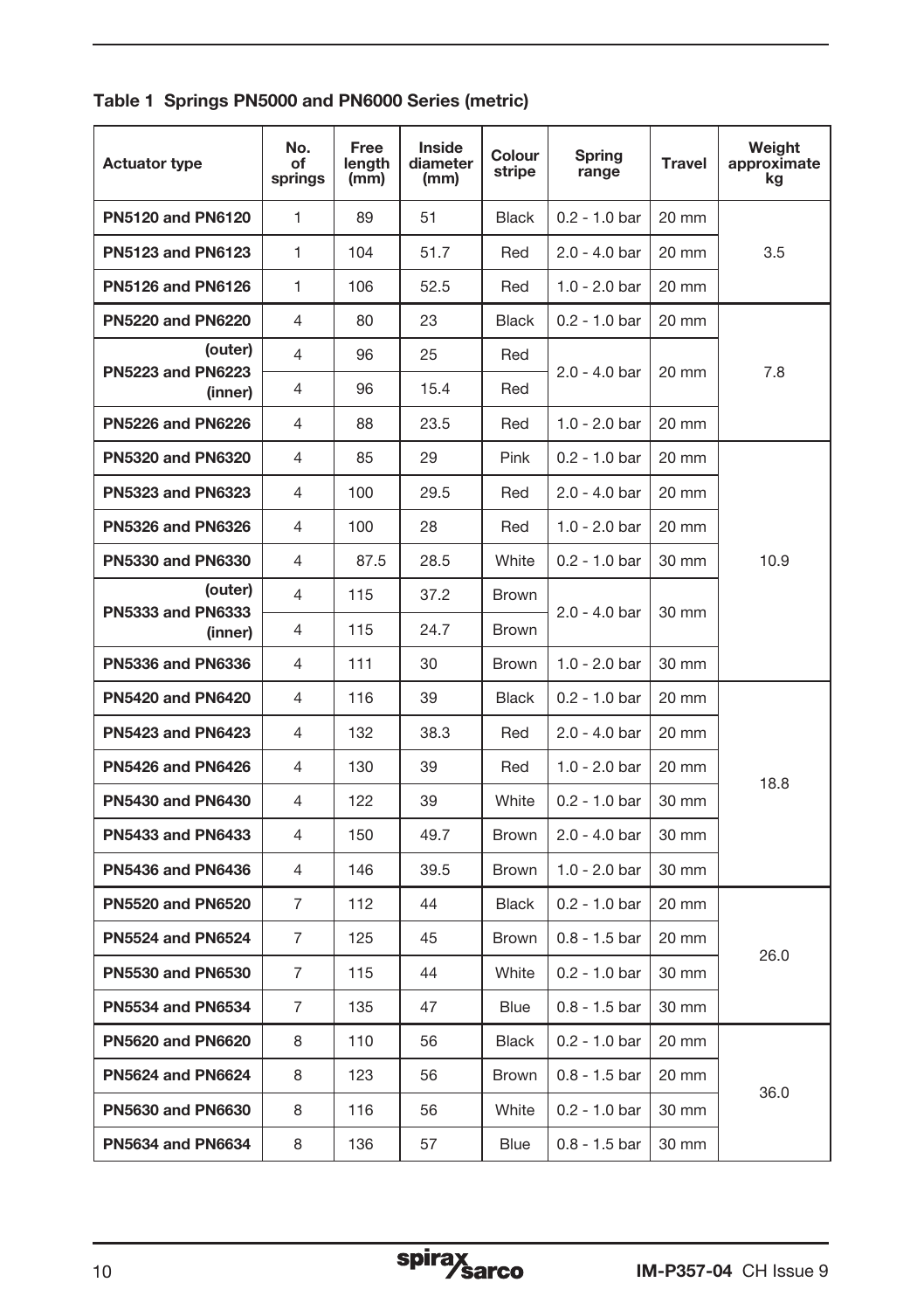|  |  |  |  |  |  | Table 1 Springs PN5000 and PN6000 Series (imperial) |
|--|--|--|--|--|--|-----------------------------------------------------|
|--|--|--|--|--|--|-----------------------------------------------------|

| <b>Actuator type</b>                | No.<br>οf<br>springs | Free<br>length<br>(mm) | Inside<br>diameter<br>(mm) | Colour<br>stripe | Spring<br>range | <b>Travel</b>       | Weight<br>approximate<br><b>Ibs</b> |
|-------------------------------------|----------------------|------------------------|----------------------------|------------------|-----------------|---------------------|-------------------------------------|
| <b>PN5120 and PN6120</b>            | $\mathbf{1}$         | 89                     | 51                         | <b>Black</b>     | 3 - 15 psi      | $3/4$ <sup>11</sup> |                                     |
| <b>PN5123 and PN6123</b>            | 1                    | 104                    | 51.7                       | Red              | 29 - 58 psi     | $3/4$ "             | 7.7                                 |
| <b>PN5126 and PN6126</b>            | 1                    | 106                    | 52.5                       | Red              | 15 - 29 psi     | $3/4$ <sup>11</sup> |                                     |
| <b>PN5220 and PN6220</b>            | 4                    | 80                     | 23                         | <b>Black</b>     | 3 - 15 psi      | $3/4$ <sup>11</sup> |                                     |
| (outer)<br><b>PN5223 and PN6223</b> | 4                    | 96                     | 25                         | Red              | 29 - 58 psi     | $\frac{3}{4}$ "     | 17.2                                |
| (inner)                             | 4                    | 96                     | 15.4                       | Red              |                 |                     |                                     |
| <b>PN5226 and PN6226</b>            | 4                    | 88                     | 23.5                       | Red              | 15 - 29 psi     | $3/4$ <sup>11</sup> |                                     |
| <b>PN5320 and PN6320</b>            | 4                    | 85                     | 29                         | Pink             | 3 - 15 psi      | $3/4$ <sup>11</sup> |                                     |
| <b>PN5323 and PN6323</b>            | 4                    | 100                    | 29.5                       | Red              | 29 - 58 psi     | $3/4$ "             |                                     |
| <b>PN5326 and PN6326</b>            | 4                    | 100                    | 28                         | Red              | 15 - 29 psi     | $3/4$ "             |                                     |
| <b>PN5330 and PN6330</b>            | 4                    | 87.5                   | 28.5                       | White            | 3 - 15 psi      | $1\frac{1}{4}$ "    | 24.0                                |
| (outer)<br><b>PN5333 and PN6333</b> | 4                    | 115                    | 37.2                       | <b>Brown</b>     | 29 - 58 psi     | $1\frac{1}{4}$ "    |                                     |
| (inner)                             | 4                    | 115                    | 24.7                       | <b>Brown</b>     |                 |                     |                                     |
| <b>PN5336 and PN6336</b>            | 4                    | 111                    | 30                         | <b>Brown</b>     | 15 - 29 psi     | $1\frac{1}{4}$ "    |                                     |
| <b>PN5420 and PN6420</b>            | $\overline{4}$       | 116                    | 39                         | <b>Black</b>     | 3 - 15 psi      | $3/4$ <sup>11</sup> |                                     |
| <b>PN5423 and PN6423</b>            | $\overline{4}$       | 132                    | 38.3                       | Red              | 29 - 58 psi     | $3/4$ <sup>11</sup> |                                     |
| <b>PN5426 and PN6426</b>            | $\overline{4}$       | 130                    | 39                         | Red              | 15 - 29 psi     | $3/4$ "             | 39.9                                |
| <b>PN5430 and PN6430</b>            | 4                    | 122                    | 39                         | White            | 3 - 15 psi      | $1\frac{1}{4}$ "    |                                     |
| <b>PN5433 and PN6433</b>            | 4                    | 150                    | 49.7                       | <b>Brown</b>     | 29 - 58 psi     | $1\frac{1}{4}$ "    |                                     |
| <b>PN5436 and PN6436</b>            | 4                    | 146                    | 39.5                       | <b>Brown</b>     | 15 - 29 psi     | $1\frac{1}{4}$ "    |                                     |
| <b>PN5520 and PN6520</b>            | $\overline{7}$       | 112                    | 44                         | <b>Black</b>     | 3 - 15 psi      | $3/4$ "             |                                     |
| <b>PN5524 and PN6524</b>            | 7                    | 125                    | 45                         | <b>Brown</b>     | 12 - 22 psi     | $3/4$ "             |                                     |
| <b>PN5530 and PN6530</b>            | 7                    | 115                    | 44                         | White            | 3 - 15 psi      | $1\frac{1}{4}$ "    | 57.3                                |
| <b>PN5534 and PN6534</b>            | 7                    | 135                    | 47                         | <b>Blue</b>      | 12 - 22 psi     | $1\frac{1}{4}$ "    |                                     |
| <b>PN5620 and PN6620</b>            | 8                    | 110                    | 56                         | <b>Black</b>     | 3 - 15 psi      | $3/4$ <sup>11</sup> |                                     |
| PN5624 and PN6624                   | 8                    | 123                    | 56                         | Brown            | 12 - 22 psi     | $3/4$ <sup>11</sup> | 79.4                                |
| <b>PN5630 and PN6630</b>            | 8                    | 116                    | 56                         | White            | 3 - 15 psi      | $1\frac{1}{4}$ "    |                                     |
| PN5634 and PN6634                   | 8                    | 136                    | 57                         | <b>Blue</b>      | 12 - 22 psi     | $1\frac{1}{4}$ "    |                                     |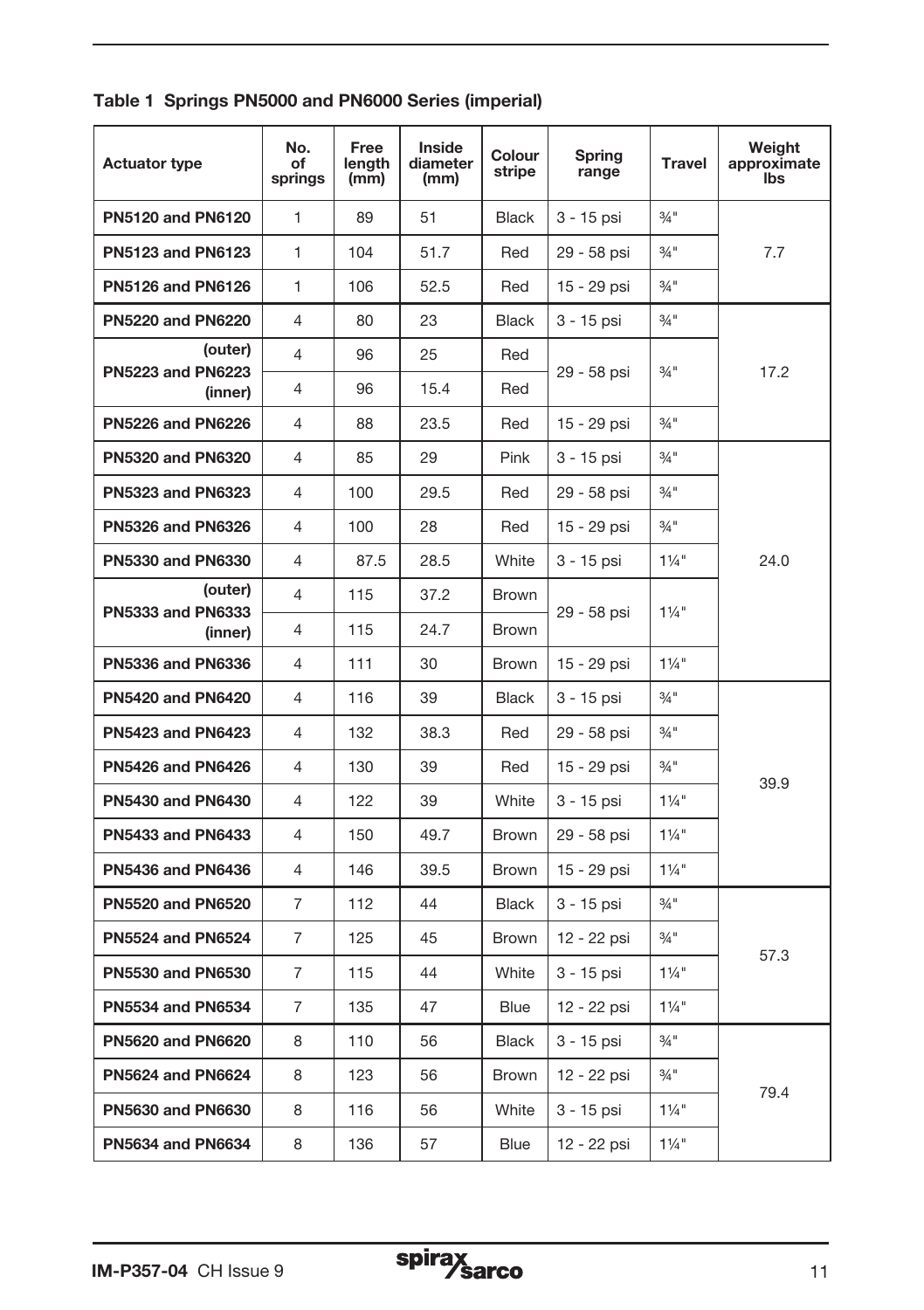# *4. Commissioning*

## 4.1 Fitting the actuator to the valve

You will need: a compressed air supply, a filter regulator and pressure gauge. The regulator should be self-venting or use some alternative method to be able to exhaust the air to the actuator.

## Safety warning

These actuators generate extremely high forces. Always work with care and avoid placing hands and fingers in any position where serious injury could result, particularly in the event of unexpected movements e.g. air failure.

## 4.2 PN5000 series (air-to-open):

- Remove the actuator clamp nut from the control valve.
- Lift the valve stem up and down by hand to check for free movement.
- Press the valve stem down hard by hand so that the valve plug is in the valve seat.
- Remove the 4 actuator screws and the anti-rotation plate (15 and 25). See Figures 5 and 6.
- Make a temporary air connection to the actuator.
- Test the actuator before fitting by modulating the air pressure between the limits on the nameplate (e.g. 0.2 to 1.0 bar g, 3 to 15 psi g). Check the actuator moves smoothly.
- Apply air pressure to the maximum spring range pressure (e.g. 1.0 bar g, 15 psi g)
- Lower the actuator onto the valve bonnet and replace the actuator clamp nut. Tighten the nut to the values shown in Table 2.
- Place the anti-rotation plate (15) over the valve stem. Then screw the adaptor (23) onto the valve stem so that the valve stem thread is approximately level with (but not projecting above) the recess in the adaptor. Ensure that the nose of the anti-rotation plate straddles the right hand pillar and locates between the upper and lower travel indicators.
- Reduce the air pressure to the minimum spring range pressure (e.g. 0.2 bar g, 3 psi g)
- Screw the connector (14) downwards and the adaptor (23) upwards using an equal number of turns on each until they just touch. Align the tapped holes in the connector (14) to the front (see Figure 2) and align the adaptor (23) with the flats towards the pillars.
- Exhaust the air from the actuator and ensure that the adaptor cannot be rotated easily by hand. This is to confirm that the valve is able to close fully with the actuator connected.
- Re-inflate the actuator to separate the connector and the adaptor by 5 mm  $(1/4)$ , but then without rotation of either the adaptor or connector, pull the valve stem upwards to bring the adaptor and connector together again, but this time with the valve partially open.
- Lift up the anti-rotation plate (15) and refit the 4 screws and spring washers to connect together the connector (14) and adaptor (15). Ensure that one flat on the connector engages against the flat of the trough hole in the anti-rotation plate. Tighten the 4 screws until the spring washers are fully compressed.
- Check that the valve plug is off its seat, then by using two spanners, tighten the two locknuts (18) and (26) against each other without allowing the stems to rotate. Ensure that the anti-rotation plate does not rub against the actuator pillar.
- Exhaust the air in the actuator.
- Slide the two travel indicators so they touch the anti-rotation plate.
- Apply compressed air to the actuator to the maximum spring range pressure and check the valve and actuator move smoothly together.
- Measure the distance between the travel indicators to confirm that full travel has been achieved.

## 4.3 PN6000 series (air-to-close):

The coupling sequence is the same as for the PN5000 (air to open) actuators described above except for:

- An air supply is not required to fit the actuator to the valve (the actuator will already be fully retracted because of the springs).
- Apply an air supply just over the minimum spring range (approximately 0.3 bar for a 0.2 – 1.0 bar spring range actuator (5 psi g for 3 - 15 psi g spring range actuator)) before bringing the two halves of the coupling together.

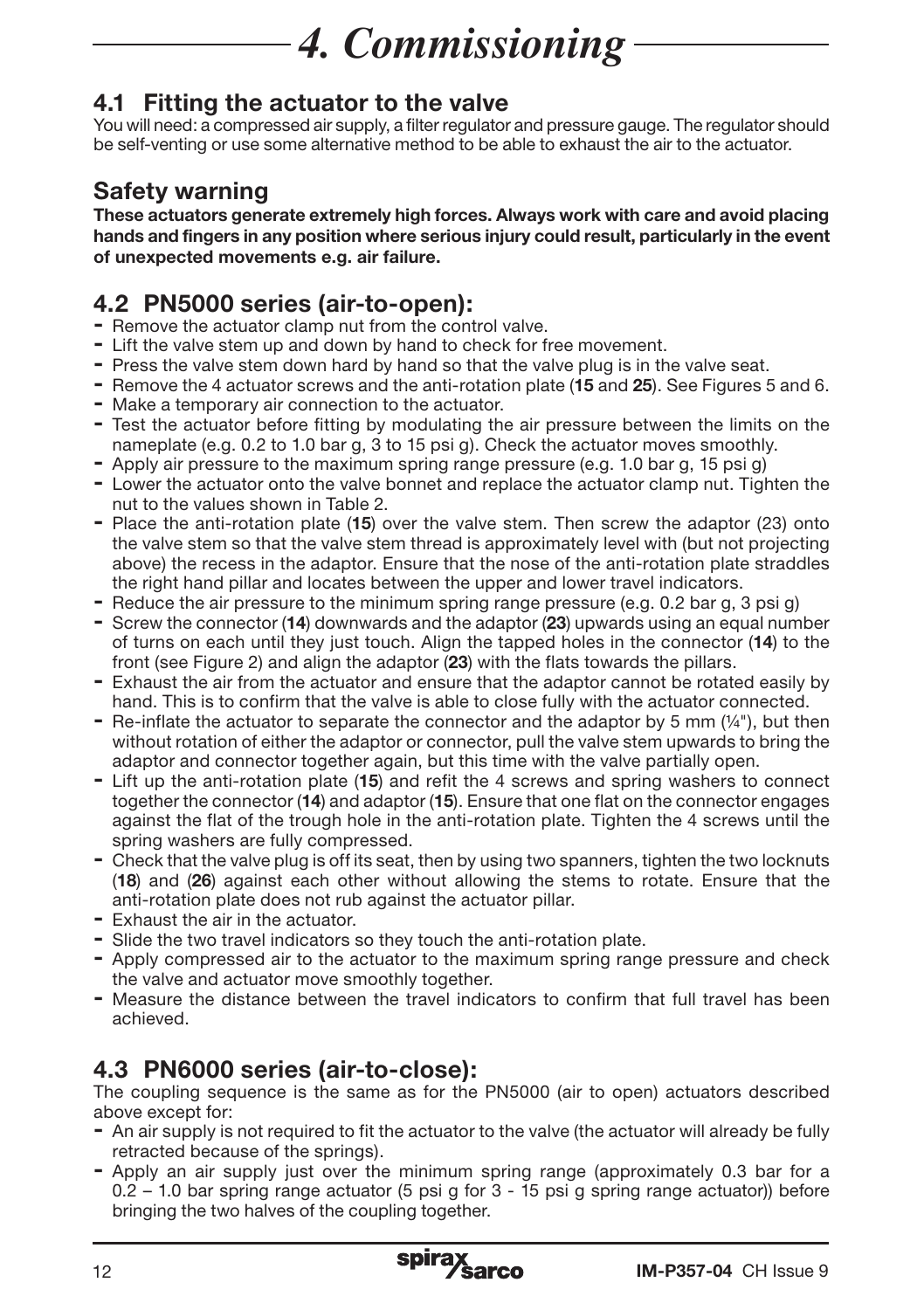

#### Table 2 Recommended tightening torques

| <b>Actuator model</b>    | Flange bolts (11)                      | Nyloc nut (6)                           |
|--------------------------|----------------------------------------|-----------------------------------------|
| <b>PN5100 and PN6100</b> | $(1.5 \text{ lbf}/\text{ft})$<br>2 N m | 27 N m<br>$(20 \text{ lbf}/\text{ft})$  |
| <b>PN5200 and PN6200</b> | $(1.5 \text{ lbf}/\text{ft})$<br>2 N m | $(30 \text{ lbf}/ \text{ft})$<br>40 N m |
| <b>PN5300 and PN6300</b> | 4 N m<br>$(3 \text{ lbf}/\text{ft})$   | $(30 \text{ lbf}/\text{ft})$<br>40 N m  |
| <b>PN5400 and PN6400</b> | 7 N m<br>$(5 \text{ lbf}/ \text{ft})$  | $(30 \text{ lbf}/\text{ft})$<br>40 N m  |
| <b>PN5500 and PN6500</b> | 10 N m $(7 \text{ lbf/ft})$            | $(30 \text{ lbf}/\text{ft})$<br>40 N m  |
| <b>PN5600 and PN6600</b> | 10 N m<br>$(7 \text{ lbf}/ \text{ft})$ | $(30 \text{ lbf}/\text{ft})$<br>40 N m  |

| Valve size                               | Actuator clamp nut  |
|------------------------------------------|---------------------|
| DN15 to DN50 (30 mm valve bonnet thread) | 50 N m (37 lbf/ ft) |
| DN15 to DN50 (34 mm valve bonnet thread) | 50 N m (37 lbf/ ft) |
| DN65 to DN100 valves                     | 75 N m (55 lbf/ft)  |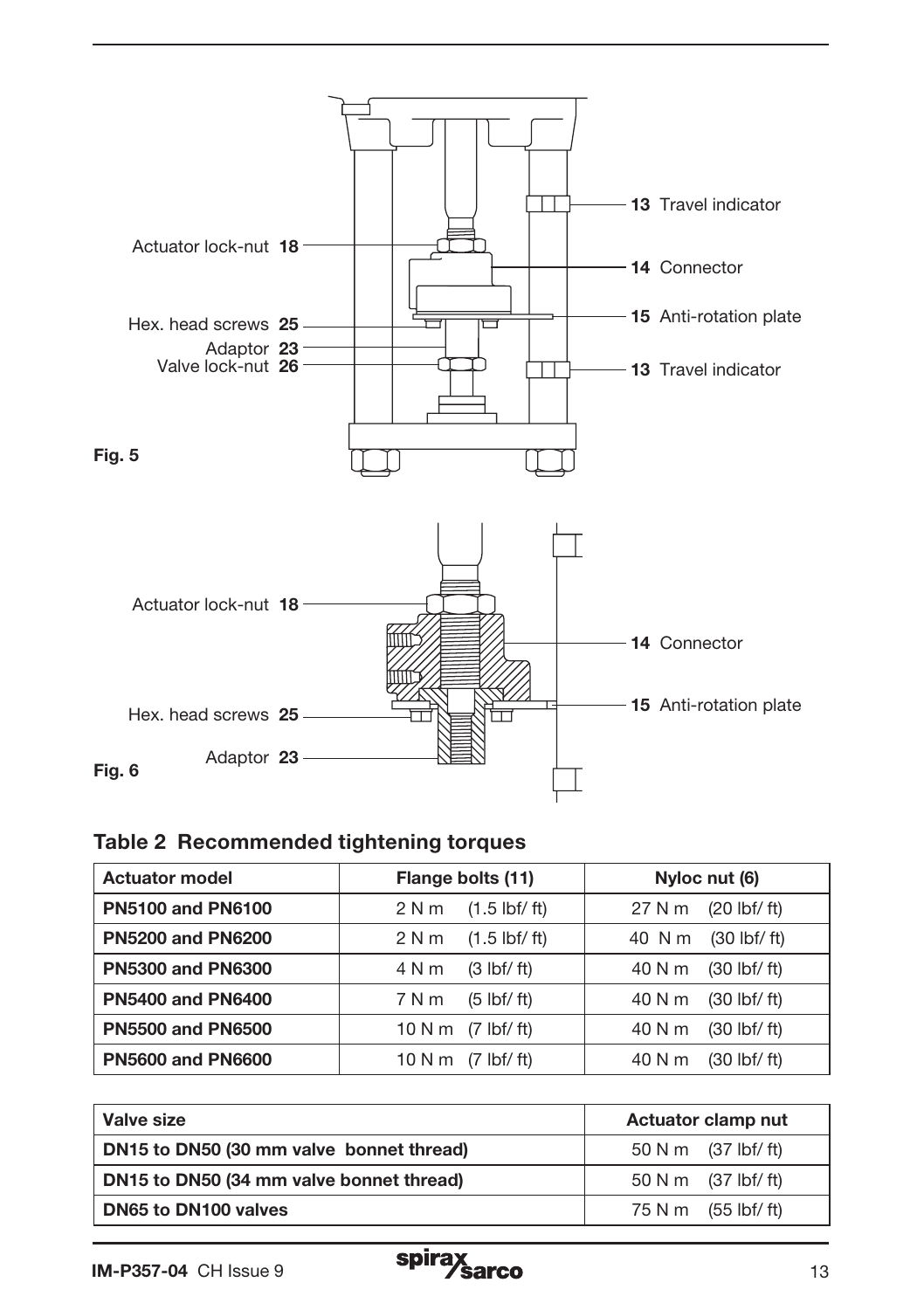## 4.4 Adjusting springs

The actuator spring range is indicated on the name-plate. If it is required that the spring range be checked or adjusted the following procedure should be followed:

Note: Adjustment of the springs will only alter the pressure of the control signal at which the valve starts to move (set point) and will not alter the spring range required to move the valve through its full travel. i.e. 0.2 to 1.0 bar spring (range 0.8 bar) set to commence to lift at 0.4 bar will require a 1.2 bar pressure  $(0.4 + 0.8)$  to obtain valve full travel.

#### Caution:

To prevent damage to the valve seat, ensure that the valve plug does not turn whilst pressing on the seat during assembly or adjustment.

To prevent damage to the diaphragm ensure that the actuator spindle is not allowed to rotate when the diaphragm is assembled within its housing.

#### 4.4.1 PN5000 spring-extend actuators (Refer to Figures 7 and 8)

- Ensure the control valve has been isolated and vented to relieve pressure.
- Drive the actuator into approximately mid travel with an air supply. Using two spanners, loosen the two actuator lock-nuts (18 and 26) see Figure 5. Loosen and remove the 4 screws (25) to separate the two halves of the coupling.
- Allow the anti-rotation plate (15) to rest on top of the valve.
- Set the air pressure to the actuator equal to the new minimum spring range pressure for the actuator.
- With the valve plug on its seat screw the actuator half-coupling (14) down until it is in contact with the valve half-coupling (23). Ensure the holes for the 4 screws (25) line up.
- Refit the coupling screws (25) and anti-rotation plate (15).
- Increase the air pressure to position the valve to 50% travel.
- Using two spanners, tighten the two actuator lock nuts (18 and 26) see Figure 6 without allowing the valve stem or actuator shaft to turn.
- Release air pressure checking that the valve is closed. Apply just over the minimum control signal pressure and check for movement.
- Apply the new maximum control signal pressure to check the full travel of the valve.

## 4.4.2 PN6000 spring-retract actuators (Refer to Figures 9 and 10)

- Ensure the control valve has been isolated and vented to relieve pressure.
- Drive the actuator into approximately mid travel with an air supply. Using two spanners, loosen the two actuator lock-nuts (18 and 26) see Figure 5. Loosen and remove the 4 screws (25) to separate the two halves of the coupling.
- Allow the anti-rotation plate (15) to rest on top of the valve.
- Set the air pressure to the actuator equal to the new maximum spring range pressure for the actuator.
- With the valve plug on its seat screw the actuator half-coupling (14) down until it is in contact with the valve half-coupling (23). Ensure the holes for the 4 screws (25) line up.
- Refit the coupling screws (25) and anti-rotation plate (15).
- Alter the air pressure to position the valve to 50% travel.
- Using two spanners, tighten the two actuator lock-nuts (18 and 26) see Figure 6 without allowing the valve stem or actuator shaft to turn.
- Release air pressure checking that the valve is fully open. Apply just over the minimum control signal pressure and check for movement.
- Apply the new maximum control signal pressure to check the full travel of the valve.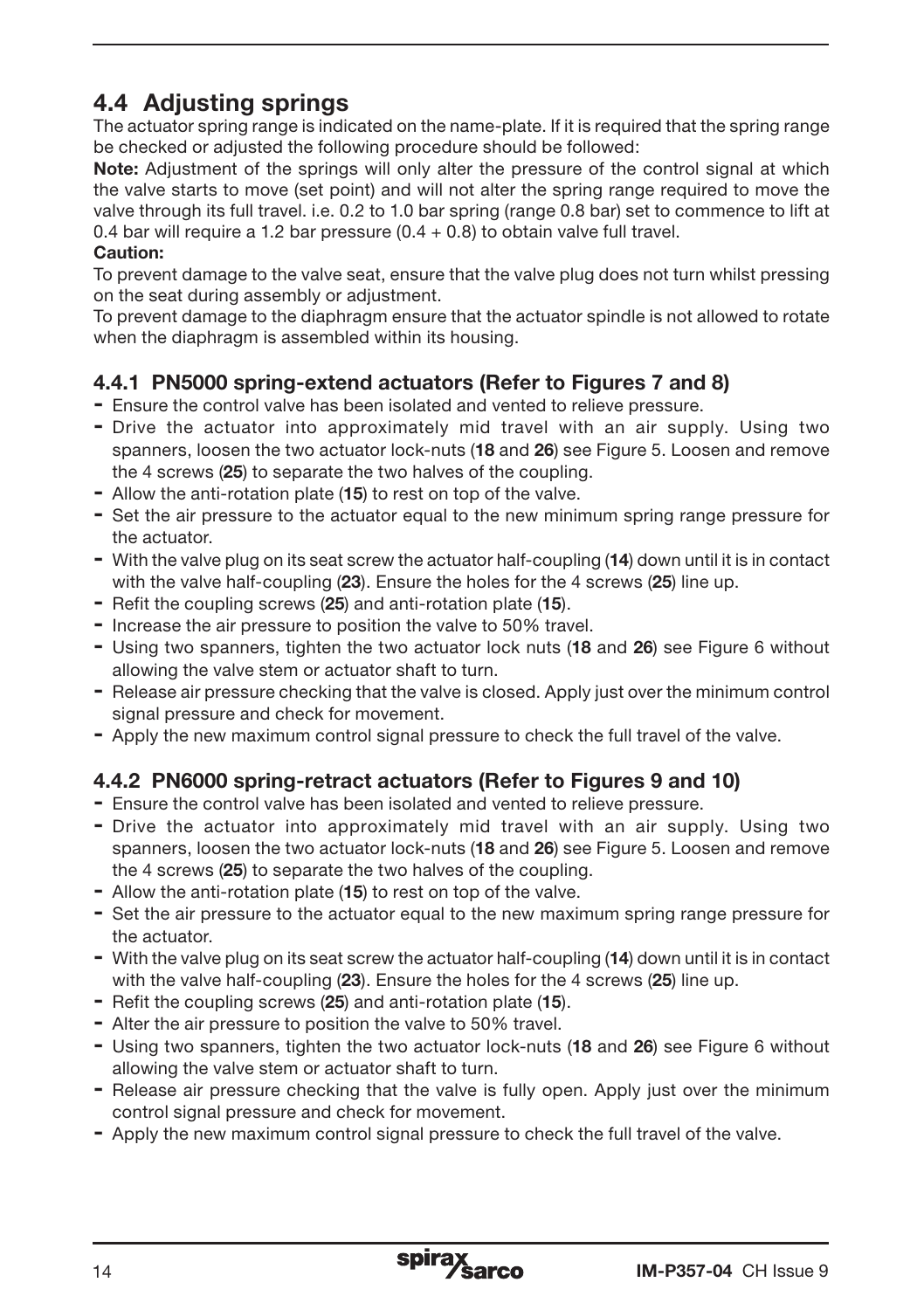

PN5100 series actuator



Fig. 9 PN6100 series actuator





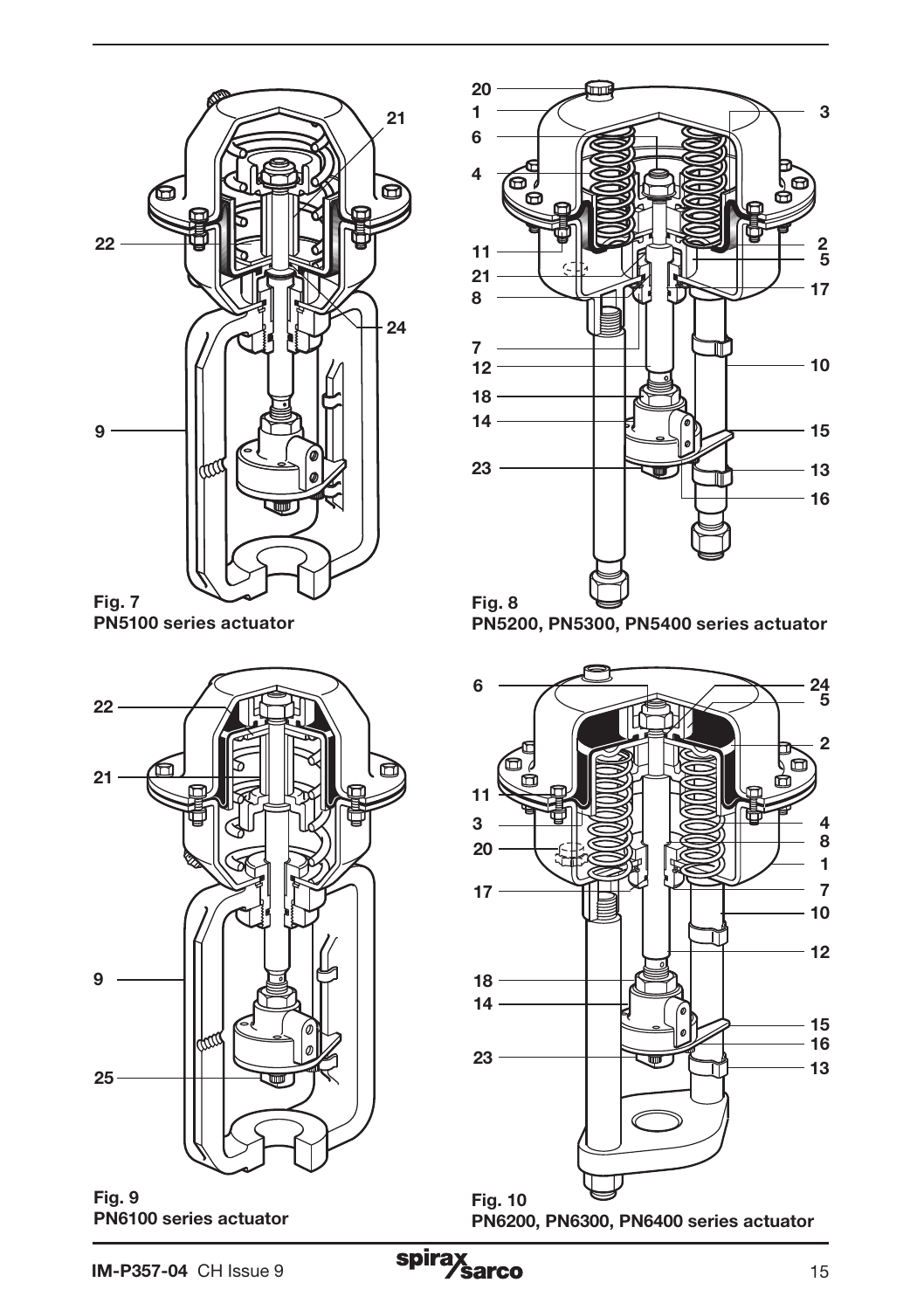# *5. Maintenance*

The PN5000 and PN6000 series pneumatic actuators are designed to operate for long periods before any maintanance is required. To ensure satisfactory operation it is strongly recommended that the control signal air is filtered and supplied free of oil and water. When maintenance is required this should be carried out in a workshop. The actuator should therefore be removed from its valve.

## 5.1 PN5000 Series

#### 5.1.1 Removing the actuator from the valve:

Refer to the safety instructions at the front of these instructions before proceeding.

- Drive the actuator into approximately mid travel with an air supply. Using two spanners, loosen the two actuator lock-nuts (18 and 26) see Figure 5.
- Loosen and remove the 4 screws (25) to separate the two halves of the coupling.
- Loosen and remove the large nut actuator clamp nut and lift the actuator off the valve.
- Remove the air supply from the actuator.

## 5.1.2 How to fit the diaphragm kit (see Figures 11 to 15):

Remove the actuator from the valve as described in Section 5.1.1.

- Loosen and remove the housing screws (11). Where 3 longer screws are fitted, these should be removed evenly after all of the standard screws have been removed. This will allow remaining tension in the springs to be relaxed.
- Lift off the top housing and remove spring(s). Tighten nut (18) onto the connector (14). Using two spanners whilst holding the actuator connector, to prevent the actuator spindle rotating, loosen and remove the Nyloc nut (6) and fibre washer.
- Remove the diaphragm clamp (5), spacer (21) and on PN5100/PN6100 series single spring actuators spring location washer (22). Remove the piston (3), diaphragm (2) and 'O' ring (24).
- Refit the new 'O' ring and diaphragm ensuring that the diaphragm lip fits tightly into the groove of the lower diaphragm clamp (5) (See Figure 12) and re-assemble all items in reverse order fitting new fibre washer and Nyloc nut.

- Refit the top housing and tighten the screws evenly. Refer to Table 2, for torque ratings. Note: Certain spring pressure ranges require three longer housing bolts to span the longer spring ranges fitted. If supplied these should be fitted 120° apart and tightened evenly. The remaining housing bolts should then be fitted and tightened evenly.

## 5.1.3 How to fit the spring kit (see Figures 11 to 15):

- Remove the actuator from the valve as described in Section 5.1.1.
- Remove the top housing as described in Section 5.1.2.
- Remove the spring(s).
- Replace new spring(s), see Figure 15, refit the top housing and tighten the bolts evenly (refer to Table 2, for torque ratings). Note: Some spring ranges require 3 off longer housing bolts. These will be supplied with the spare spring kits as appropriate.
- Longer housing bolts should be fitted as described in Section 5.1.2.
- Refit the actuator to the valve as described in Section 3 and recommission spring adjustment as described in Section 4.4.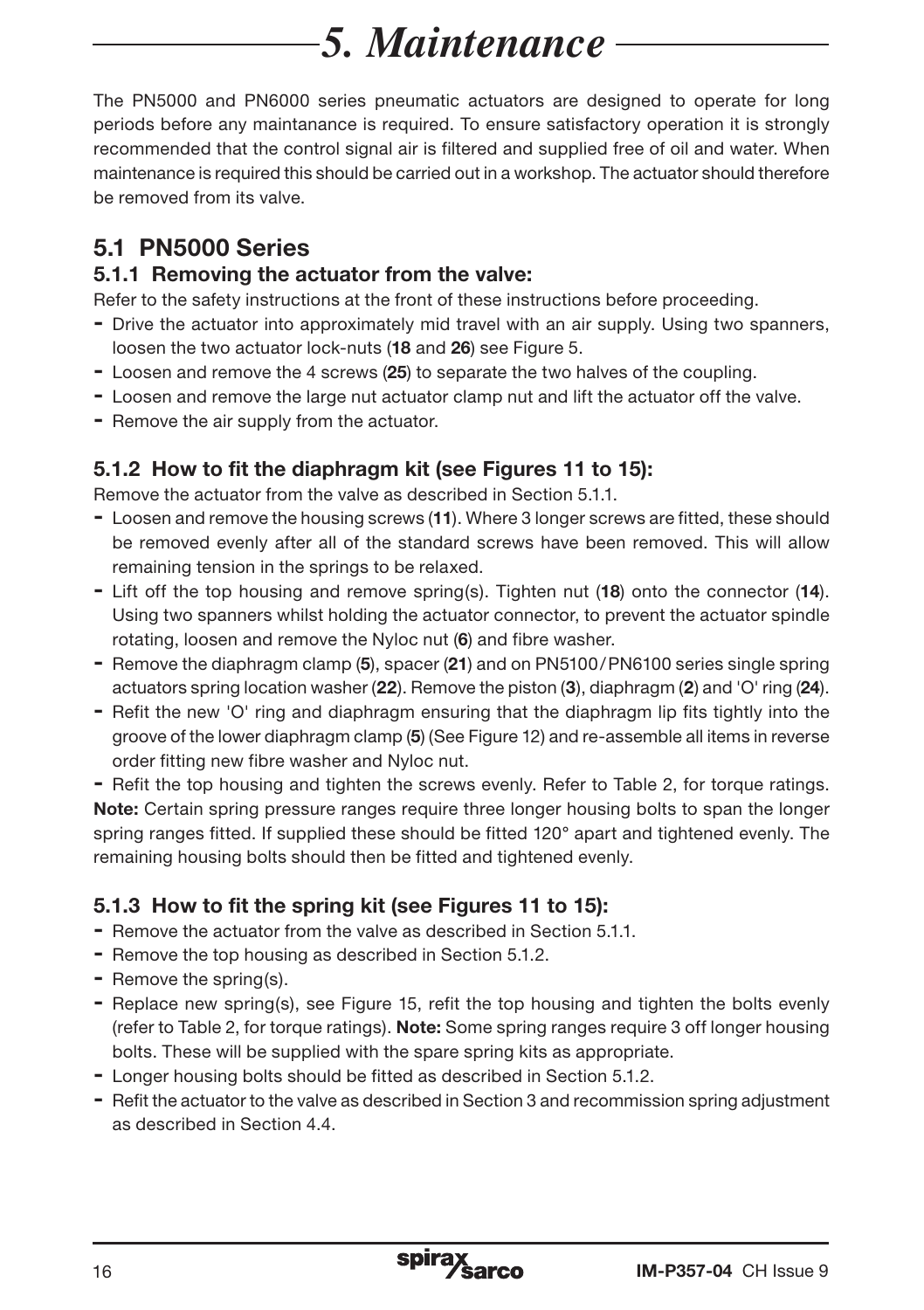

Fig. 11 PN5100 series actuator



PN5200, PN5300, PN5400 series actuator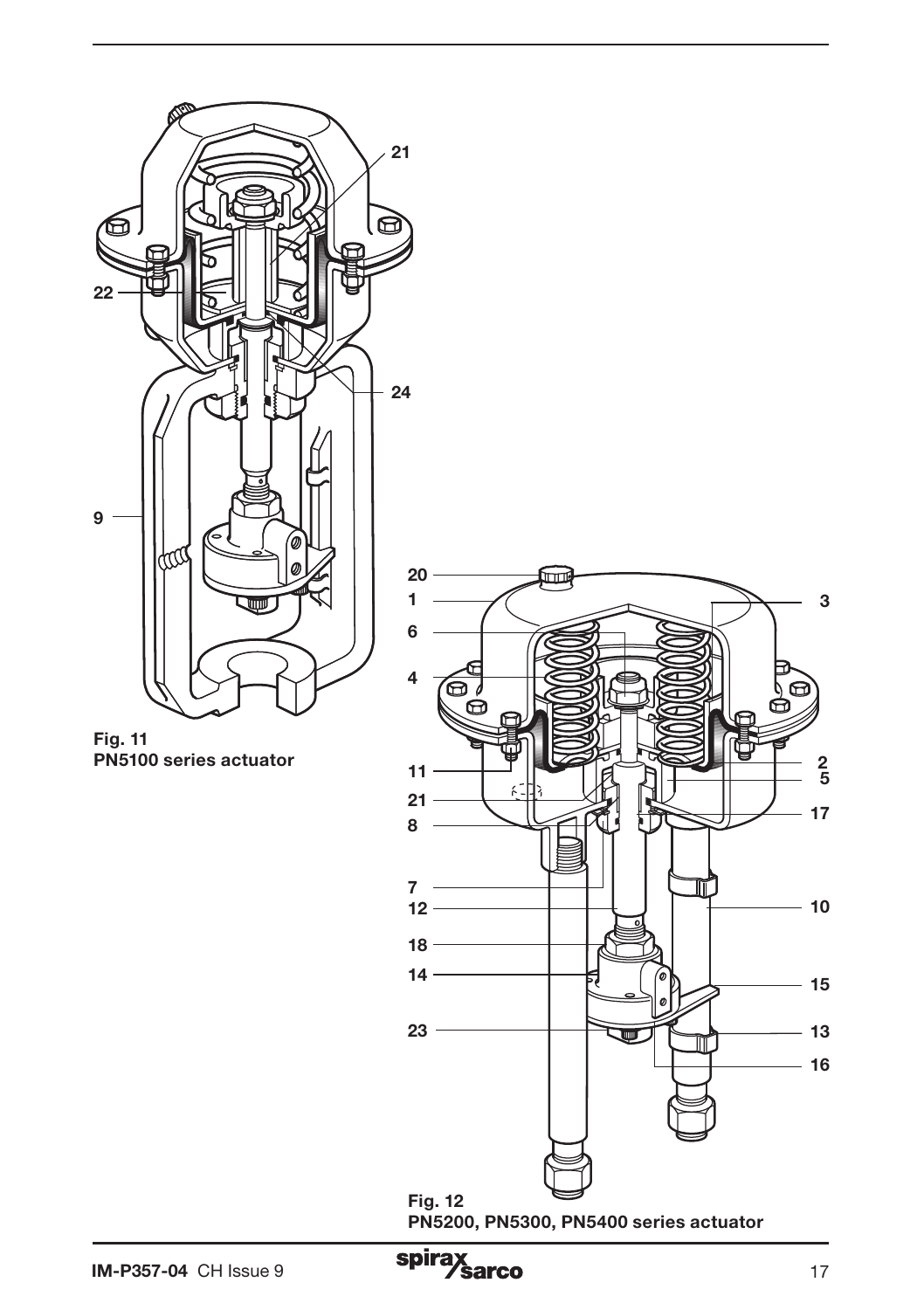



Fig. 13 PN6100 series actuator

Fig. 14 PN6200 to PN6600 series actuator

#### Fig. 15 Position of multi-springs



Note: Arrange springs as shown to avoid interference with housing air connection.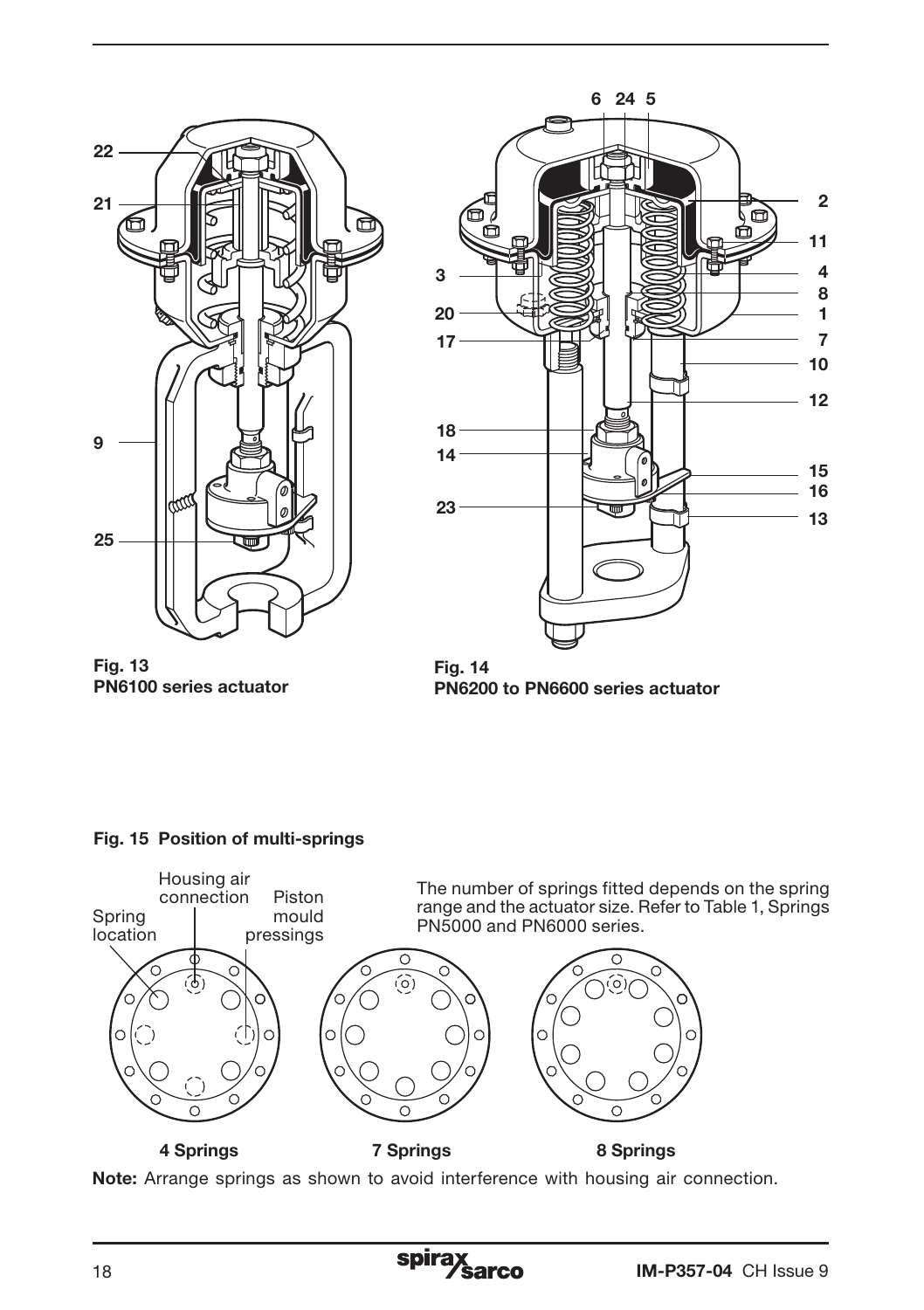## 5.3 PN5000 and PN6000 series

- 5.3.1 How to fit the stem seal kit (See Figures 16 and 17):
- Remove the actuator from the valve as described in Section 5.1.1
- Remove the top housing and dismantle as described in Section 5.1.2 removing all components including spacer (21) and bottom diaphragm clamp (5).
- Withdraw the actuator spindle. Remove the 'O' ring (17) and tap out the DU guide bearing (8) taking care not to damage piston guide (7).
- Smear the new 'O' ring with silicon grease and replace. Replace the new DU guide bearing which may require gentle tapping to locate.
- Refit the actuator spindle taking care not to damage the 'O' ring or bearing surface with spindle threaded end.
- Re-assemble the components in reverse order.

Refer to Section 5.1.2 reference longer spindle screws if fitted. Refit the actuator to the valve and recommission as described in Section 5.



Fig. 16 PN5100 and PN6100 series



Fig. 17 PN5200, PN5300, PN5400, PN6200, PN6300 and PN6400 series

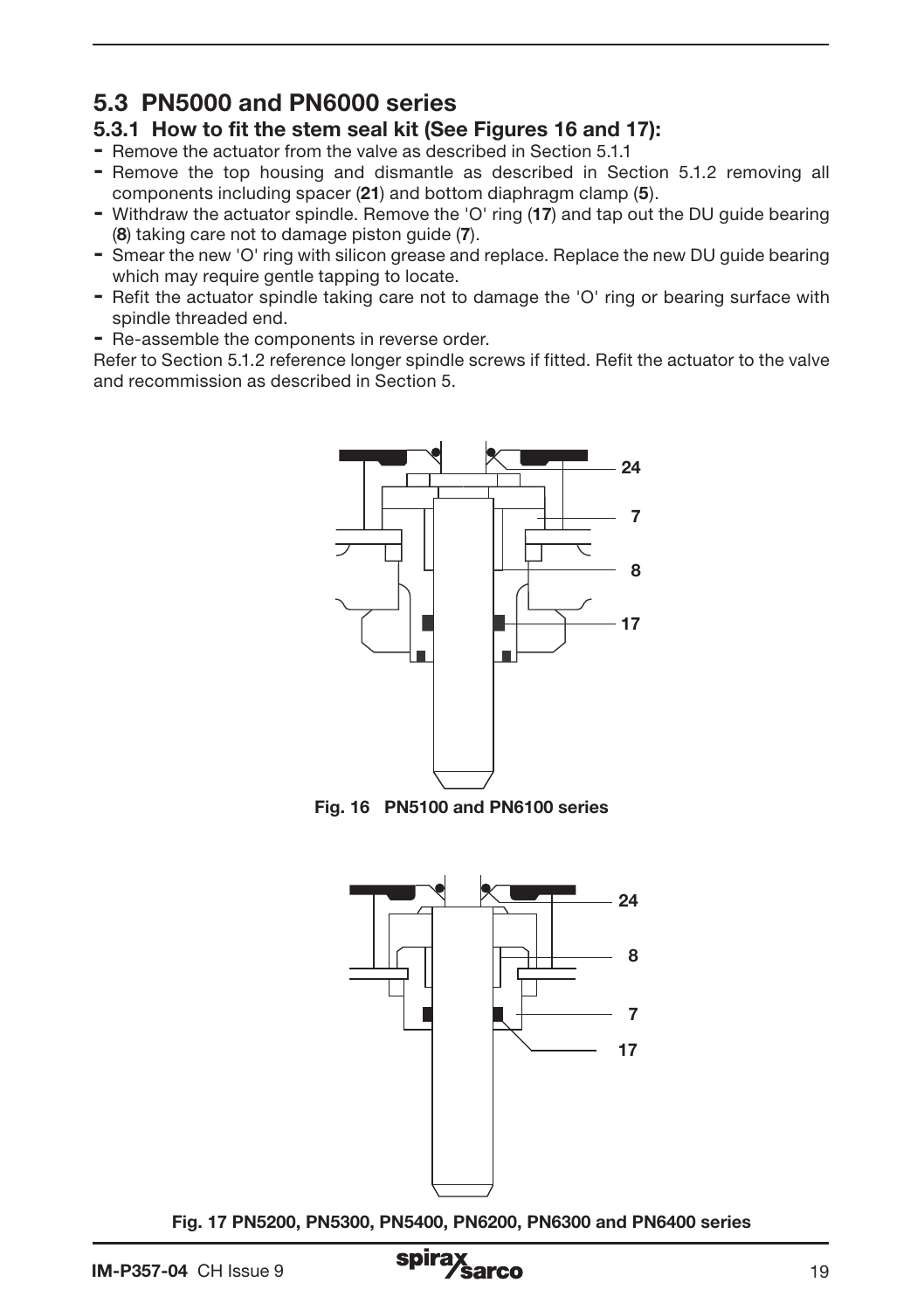

## 6.1 Single spring actuators

The spare parts available are shown in solid outline. Parts drawn in broken line are not supplied as spares.

These spares are for PN5100 and PN6100 series single spring actuators.

For PN5200, PN5300, PN5400, PN5500, PN5600, PN6200, PN6300, PN6400, PN6500 and PN6600 series multi-spring actuators see Section 6.2.

#### Available spares

| Stem seal kit                                 |            |
|-----------------------------------------------|------------|
| (Piston quide bearing and 'O' ring's) A, C, H |            |
| Diaphragm kit                                 | D, E, F, H |
| (Diaphragm, Nyloc nut and                     |            |
| washer and 'O' ring)                          |            |
| Travel Indicator kit (2 off indicators)       | G          |
| Spring kit                                    | B.J        |
| (Spring - includes 3 off longer               |            |
| hex. head bolts, washers and                  |            |
| nuts on some spring ranges).                  |            |

#### How to order

Always order spares by using the description given in the column headed 'Available spares' and state the actuator type.

Example: 1 off Stem seal kit for a PN5100 pneumatic actuator.

#### How to fit

Full fitting instructions are given in Section 5.





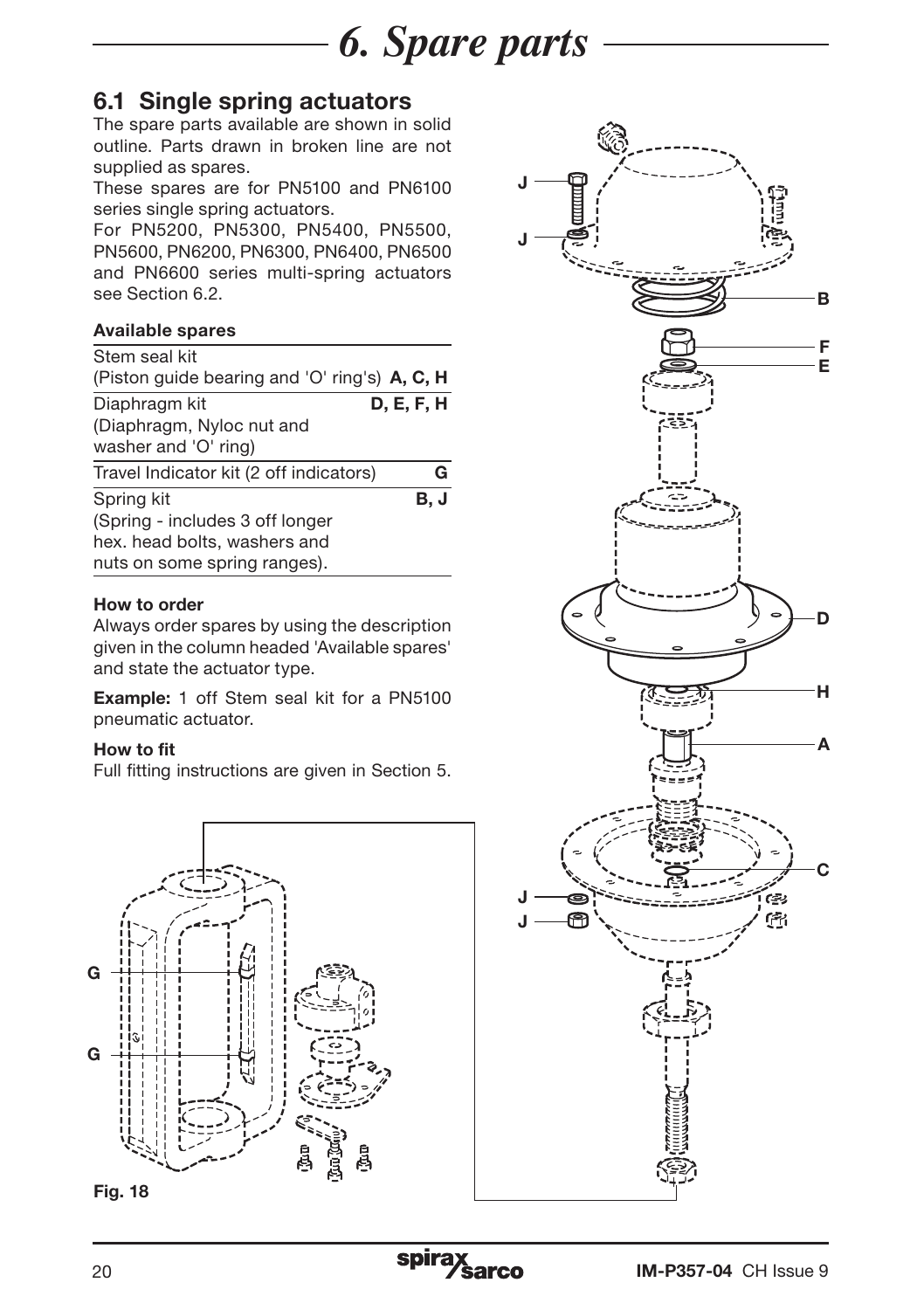

#### Fig. 19

#### 6.2 Multi-spring actuators

The spare parts available are shown in solid outline. Parts drawn in broken line are not supplied as spares.

These spares are for PN5200, PN5300, PN5400, PN5500, PN5600, PN6200, PN6300, PN6400, PN6500 and PN6600 series multi-spring actuators.

For PN5100 and PN6100 series single spring actuators see Section 6.1.

#### Available spares

| Stem seal kit                                       | <b>A, C, H</b> |
|-----------------------------------------------------|----------------|
| (Piston guide bearing and 'O' ring's)               |                |
| Diaphragm kit                                       | D, E, F, H     |
| (Diaphragm, Nyloc nut and<br>washer and 'O' ring's) |                |
| Travel Indicator kit (2 off indicators)             | G              |
| Spring kit                                          | B. J           |
| (Set of Springs - includes 3 off                    |                |
| longer hex. head bolts, washers                     |                |
| and nuts on some spring ranges).                    |                |

#### How to order

Always order spares by using the description given in the column headed 'Available spares' and state the actuator type.

Example: 1 off Stem seal kit for a PN5220 pneumatic actuator.

#### How to fit

Full fitting instructions are given in Section 5.